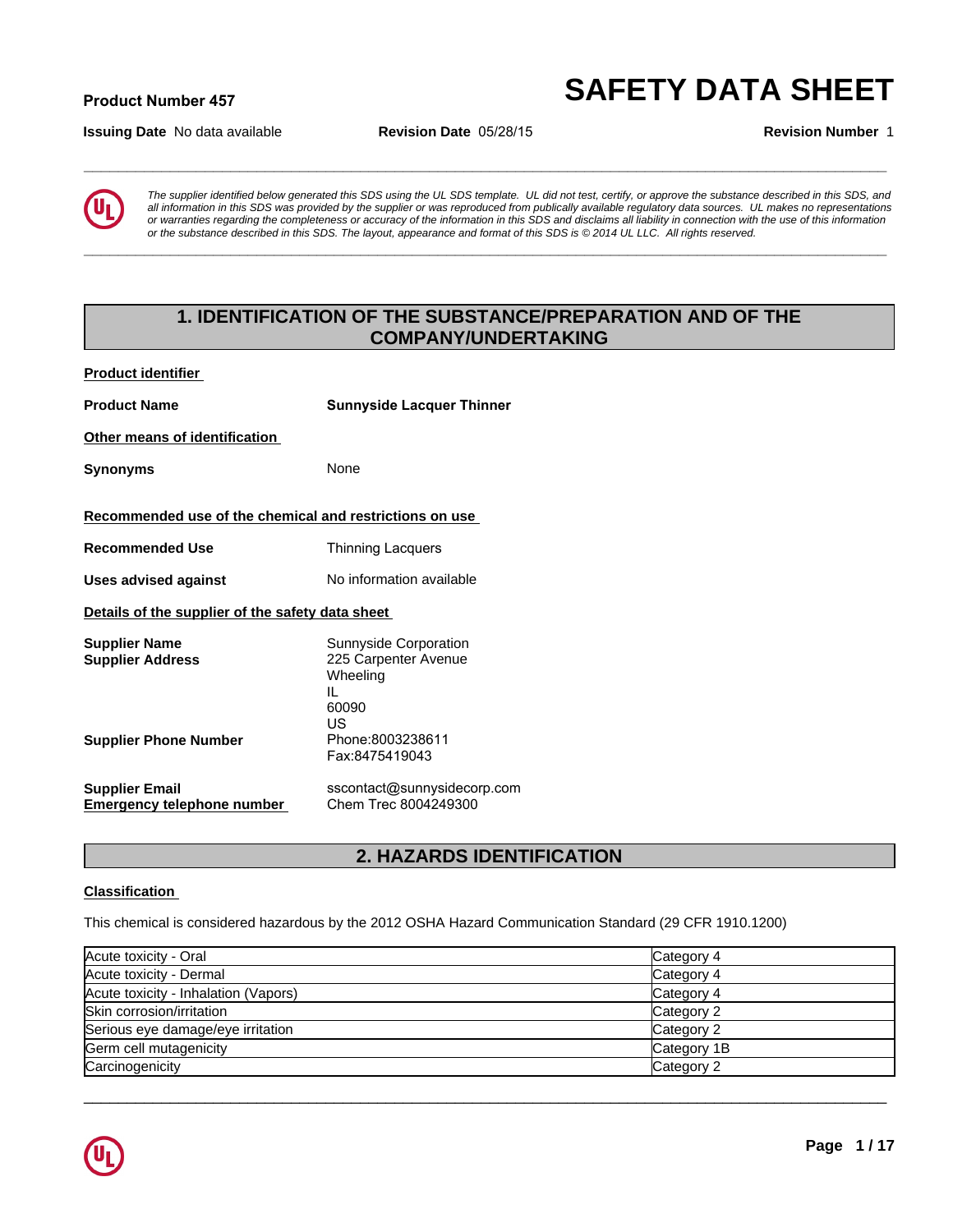| Reproductive toxicity                              | Category 2 |
|----------------------------------------------------|------------|
| Specific target organ toxicity (single exposure)   | Category 1 |
| Specific target organ toxicity (repeated exposure) | Category 2 |
| Aspiration toxicity                                | Category 1 |
| <b>Flammable liquids</b>                           | Category 2 |

### **GHS Label elements, including precautionary statements**

|                                                     | <b>Emergency Overview</b>                                         |           |
|-----------------------------------------------------|-------------------------------------------------------------------|-----------|
| Signal word                                         | <b>Danger</b>                                                     |           |
| <b>Hazard Statements</b>                            |                                                                   |           |
| Harmful if swallowed                                |                                                                   |           |
| Harmful in contact with skin                        |                                                                   |           |
| Harmful if inhaled                                  |                                                                   |           |
| Causes skin irritation                              |                                                                   |           |
| Causes serious eye irritation                       |                                                                   |           |
| May cause genetic defects                           |                                                                   |           |
| Suspected of causing cancer                         |                                                                   |           |
| Suspected of damaging fertility or the unborn child |                                                                   |           |
| Causes damage to organs                             |                                                                   |           |
|                                                     | May cause damage to organs through prolonged or repeated exposure |           |
| May be fatal if swallowed and enters airways        |                                                                   |           |
| Highly flammable liquid and vapor                   |                                                                   |           |
|                                                     |                                                                   |           |
| Appearance Clear                                    | <b>Physical State Liquid</b>                                      | Odor Mild |

 $\Box \rightarrow \Box \rightarrow \Box$ 

**Precautionary Statements - Prevention**

Obtain special instructions before use Do not handle until all safety precautions have been read and understood Use personal protective equipment as required Wash face, hands and any exposed skin thoroughly after handling Do not eat, drink or smoke when using this product Use only outdoors or in a well-ventilated area Do not breathe dust/fume/gas/mist/vapors/spray Keep away from heat/sparks/open flames/hot surfaces. - No smoking Keep container tightly closed Ground/bond container and receiving equipment Use explosion-proof electrical/ ventilating/ lighting/ equipment Use only non-sparking tools Take precautionary measures against static discharge

### **Precautionary Statements - Response**

Specific treatment (see supplemental first aid instructions on this label) IF exposed: Call a POISON CENTER or doctor/physician

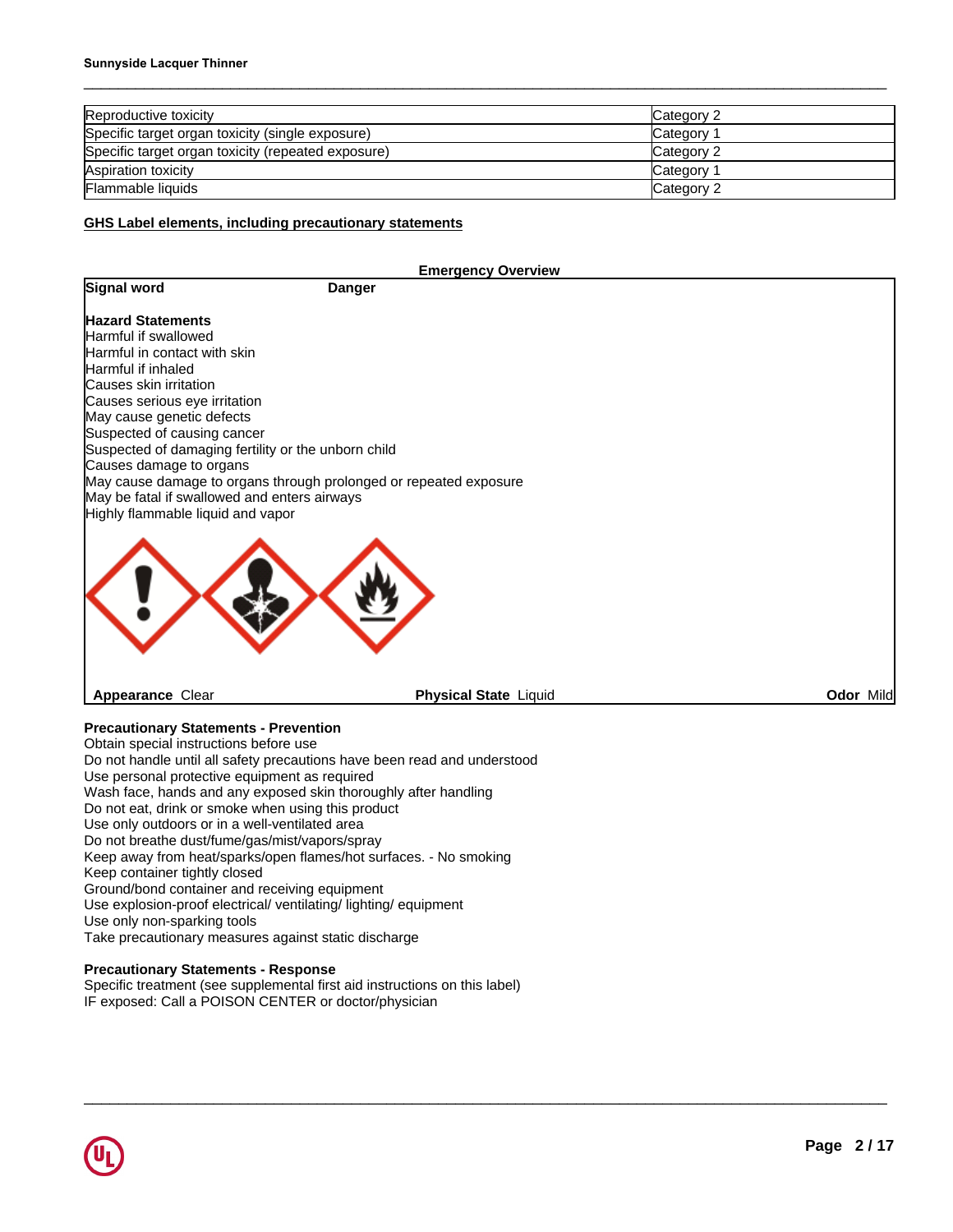### **Skin**

IF ON SKIN (or hair): Remove/Take off immediately all contaminated clothing. Rinse skin with water/shower If skin irritation occurs: Get medical advice/attention Call a POISON CENTER or doctor/physician if you feel unwell Wash contaminated clothing before reuse

 $\_$  ,  $\_$  ,  $\_$  ,  $\_$  ,  $\_$  ,  $\_$  ,  $\_$  ,  $\_$  ,  $\_$  ,  $\_$  ,  $\_$  ,  $\_$  ,  $\_$  ,  $\_$  ,  $\_$  ,  $\_$  ,  $\_$  ,  $\_$  ,  $\_$  ,  $\_$  ,  $\_$  ,  $\_$  ,  $\_$  ,  $\_$  ,  $\_$  ,  $\_$  ,  $\_$  ,  $\_$  ,  $\_$  ,  $\_$  ,  $\_$  ,  $\_$  ,  $\_$  ,  $\_$  ,  $\_$  ,  $\_$  ,  $\_$  ,

### **Inhalation**

IF INHALED: Remove victim to fresh air and keep at rest in a position comfortable for breathing Call a POISON CENTER or doctor/physician if you feel unwell

### **Ingestion**

Rinse mouth IF SWALLOWED: Immediately call a POISON CENTER or doctor/physician Do NOT induce vomiting

### **Fire**

In case of fire: Use CO2, dry chemical, or foam for extinction

### **Precautionary Statements - Storage**

Store locked up Store in a well-ventilated place. Keep cool

### **Precautionary Statements - Disposal**

Dispose of contents/container to an approved waste disposal plant

### **Hazards not otherwise classified (HNOC)**

Not applicable

### **Unknown Toxicity**

0% of the mixture consists of ingredient(s) of unknown toxicity

### **Other information**

### Harmful to aquatic life with long lasting effects PROLONGED OR REPEATED CONTACT MAY DRY SKIN AND CAUSE IRRITATION INHALATION MAY CAUSE CENTRAL NERVOUS SYSTEM EFFECTS **3. COMPOSITION/INFORMATION ON INGREDIENTS<br>
2. COMPOSITION/INFORMATION<br>
3. COMPOSITION/INFORMATION ON INGREDIENTS<br>
3. COMPOSITION/INFORMATION ON INGREDIENTS<br>
2. COMPOSITION/INFORMATION ON INGREDIENTS<br>
2. COMPOSITION/INFORM**

### **Interactions with Other Chemicals**

Use of alcoholic beverages may enhance toxic effects.

| <b>Chemical Name</b> | <b>CAS No</b>                                                                            | Weight-%  | <b>Trade Secret</b> |
|----------------------|------------------------------------------------------------------------------------------|-----------|---------------------|
| Ethylacetate         | 141-78-6                                                                                 | $15 - 40$ |                     |
| Methyl alcohol       | 67-56-1                                                                                  | $10 - 30$ |                     |
| Acetone              | 67-64-1                                                                                  | $10 - 30$ |                     |
| Toluene              | 108-88-3                                                                                 | $7 - 13$  |                     |
| Aliphatic Naphtha    | 64742-89-8                                                                               | $7 - 13$  |                     |
| Xylene               | 1330-20-7                                                                                | $5 - 10$  |                     |
| Methyl Ethyl Ketone  | 78-93-3                                                                                  | $3 - 7$   |                     |
| Ethylbenzene         | $100 - 41 - 4$                                                                           | $1 - 5$   |                     |
|                      | *The exact percentage (concentration) of composition has been withheld as a trade secret |           |                     |
|                      | <b>4. FIRST AID MEASURES</b>                                                             |           |                     |

 $\_$  ,  $\_$  ,  $\_$  ,  $\_$  ,  $\_$  ,  $\_$  ,  $\_$  ,  $\_$  ,  $\_$  ,  $\_$  ,  $\_$  ,  $\_$  ,  $\_$  ,  $\_$  ,  $\_$  ,  $\_$  ,  $\_$  ,  $\_$  ,  $\_$  ,  $\_$  ,  $\_$  ,  $\_$  ,  $\_$  ,  $\_$  ,  $\_$  ,  $\_$  ,  $\_$  ,  $\_$  ,  $\_$  ,  $\_$  ,  $\_$  ,  $\_$  ,  $\_$  ,  $\_$  ,  $\_$  ,  $\_$  ,  $\_$  ,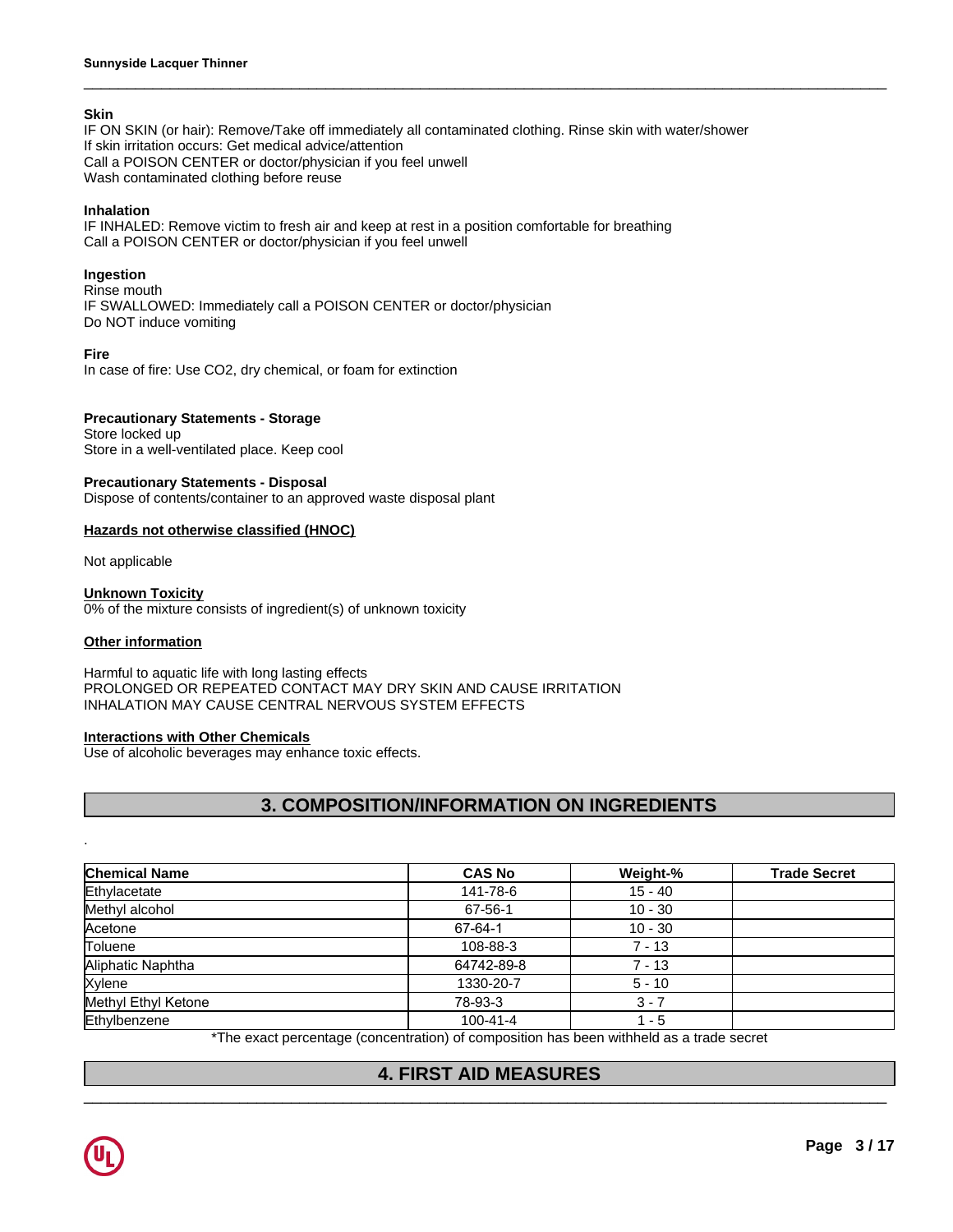### **First aid measures**

| <b>Eye Contact</b><br>Rinse immediately with plenty of water, also under the eyelids, for at least 15<br>minutes. Keep eye wide open while rinsing. Remove contact lenses, if present and<br>easy to do. Continue rinsing. Do not rub affected area. If symptoms persist, call a<br>physician.                                                                     |
|--------------------------------------------------------------------------------------------------------------------------------------------------------------------------------------------------------------------------------------------------------------------------------------------------------------------------------------------------------------------|
| Wash off immediately with soap and plenty of water while removing all<br><b>Skin Contact</b><br>contaminated clothes and shoes. If symptoms persist, call a physician.                                                                                                                                                                                             |
| <b>Inhalation</b><br>Remove to fresh air. If not breathing, give artificial respiration. Avoid direct contact<br>with skin. Use barrier to give mouth-to-mouth resuscitation. If breathing is difficult,<br>(trained personnel should) give oxygen.                                                                                                                |
| Do NOT induce vomiting. Rinse mouth immediately and drink plenty of water.<br>Ingestion<br>Never give anything by mouth to an unconscious person. Aspiration hazard if<br>swallowed - can enter lungs and cause damage. If vomiting occurs spontaneously,<br>keep head below hips to prevent aspiration. Call a physician or poison control<br>center immediately. |
| Ensure that medical personnel are aware of the material(s) involved, take<br>Self-protection of the first aider<br>precautions to protect themselves and prevent spread of contamination. Avoid<br>direct contact with skin. Use barrier to give mouth-to-mouth resuscitation.                                                                                     |

 $\_$  ,  $\_$  ,  $\_$  ,  $\_$  ,  $\_$  ,  $\_$  ,  $\_$  ,  $\_$  ,  $\_$  ,  $\_$  ,  $\_$  ,  $\_$  ,  $\_$  ,  $\_$  ,  $\_$  ,  $\_$  ,  $\_$  ,  $\_$  ,  $\_$  ,  $\_$  ,  $\_$  ,  $\_$  ,  $\_$  ,  $\_$  ,  $\_$  ,  $\_$  ,  $\_$  ,  $\_$  ,  $\_$  ,  $\_$  ,  $\_$  ,  $\_$  ,  $\_$  ,  $\_$  ,  $\_$  ,  $\_$  ,  $\_$  ,

### **Most important symptoms and effects, both acute and delayed**

**Most Important Symptoms and** Burning sensation. Coughing and/ or wheezing. Difficulty in breathing. Dizziness. **Effects**

### **Indication of any immediate medical attention and special treatment needed**

**Notes to Physician** Treat symptomatically. Because of the danger of aspiration, emesis or gastric lavage should not be employed unless the risk is justified by the presence of additional toxic substances.

 $\Box$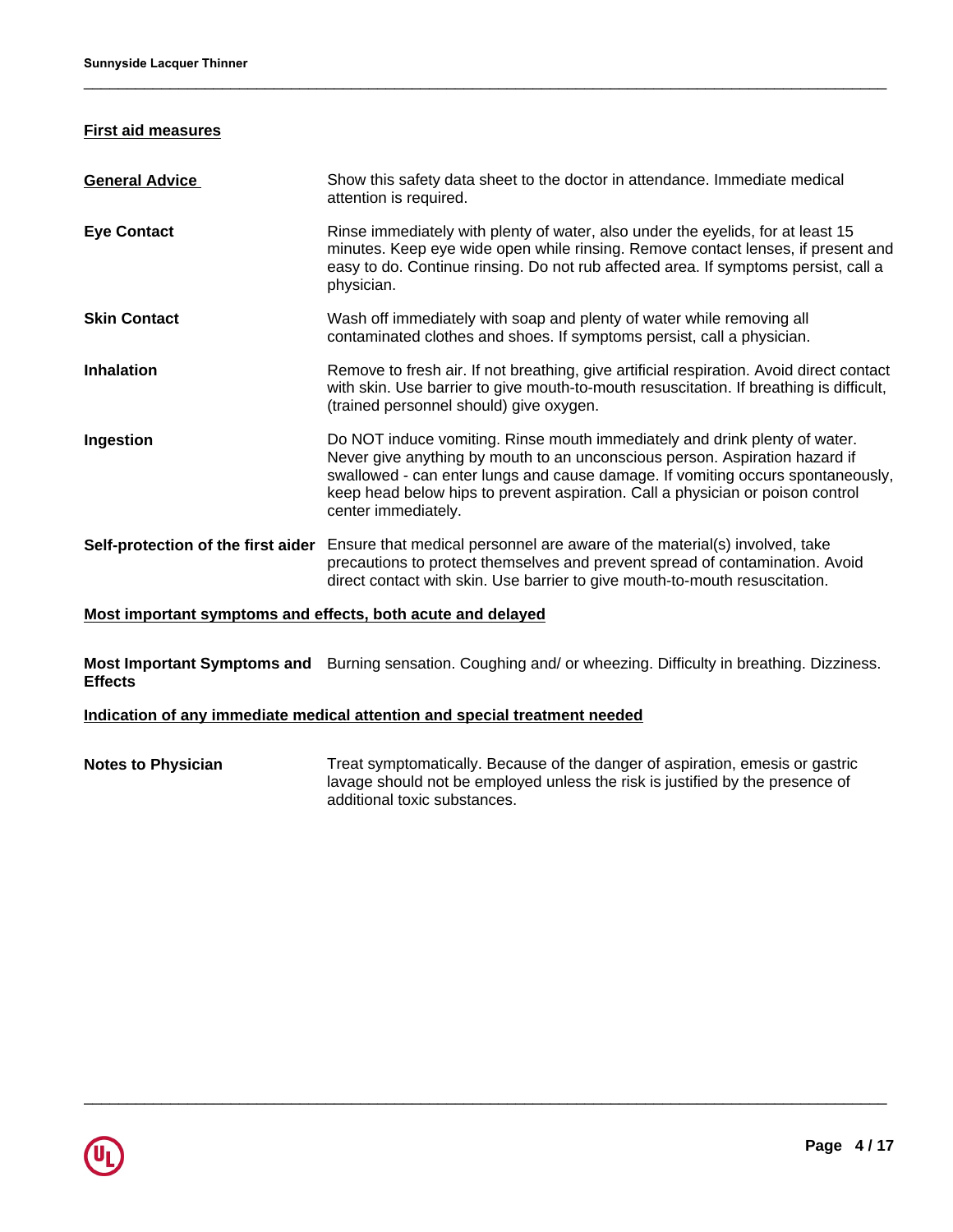# Sunnyside Lacquer Thinner<br>
5. FIRE-FIGHTING MEASURES<br>
Suitable Extinguishing Media<br>
Dry chemical. Carbon dioxide (CO2). Alcohol resistant foam.

### **Suitable Extinguishing Media**

Dry chemical. Carbon dioxide (CO2). Alcohol resistant foam.

### **Unsuitable Extinguishing Media**

CAUTION: All these products have a very low flash point. Use of water spray when fighting fire may be inefficient.

### **Specific Hazards Arising from the Chemical**

Vapors can form explosive mixtures with air. Vapors may travel to source of ignition and flash back. Most vapors are heavier than air. They will spread along ground and collect in low or confined areas (sewers, basements, tanks). Vapor explosion hazard indoors, outdoors or in sewers. Runoff to sewer may create fire or explosion hazard.

| <b>Uniform Fire Code</b> | Flammable Liquid: I-B |
|--------------------------|-----------------------|
|                          | Irritant: Liquid      |

**Hazardous Combustion Products** Carbon oxides.

### **Explosion Data Sensitivity to Mechanical Impact** No.

**Sensitivity to Static Discharge** Yes.

### **Protective equipment and precautions for firefighters**

As in any fire, wear self-contained breathing apparatus pressure-demand, MSHA/NIOSH (approved or equivalent) and full protective gear. t to sewer may create fire or explosion hazard.<br>
Flammable Liquid: I-B<br>
Irritant: Liquid<br>
No.<br>
Yes.<br>
<u>hos for firefighters</u><br>
athing apparatus pressure-demand, MSHA/NIOSH (approved or equivalent) and full<br> **6. ACCIDENTAL RE** 

### **Personal precautions, protective equipment and emergency procedures**

| <b>Personal Precautions</b>                          | ELIMINATE all ignition sources (no smoking, flares, sparks or flames in immediate area).<br>All equipment used when handling the product must be grounded. Do not touch or walk<br>through spilled material. Full encapsulating, vapor protective clothing should be worn for<br>spills and leaks with no fire. Stop leak if you can do it without risk. |
|------------------------------------------------------|----------------------------------------------------------------------------------------------------------------------------------------------------------------------------------------------------------------------------------------------------------------------------------------------------------------------------------------------------------|
| <b>Other Information</b>                             | Water spray may reduce vapor; but may not prevent ignition in closed spaces.                                                                                                                                                                                                                                                                             |
| <b>Environmental Precautions</b>                     |                                                                                                                                                                                                                                                                                                                                                          |
| <b>Environmental Precautions</b>                     | Prevent entry into waterways, sewers, basements or confined areas.                                                                                                                                                                                                                                                                                       |
| Methods and material for containment and cleaning up |                                                                                                                                                                                                                                                                                                                                                          |
| <b>Methods for Containment</b>                       | A vapor suppressing foam may be used to reduce vapors. Absorb with earth, sand or other<br>non-combustible material and transfer to containers for later disposal.                                                                                                                                                                                       |
| Methods for cleaning up                              | Use clean non-sparking tools to collect absorbed material. Dike far ahead of liquid spill for<br>later disposal.                                                                                                                                                                                                                                         |

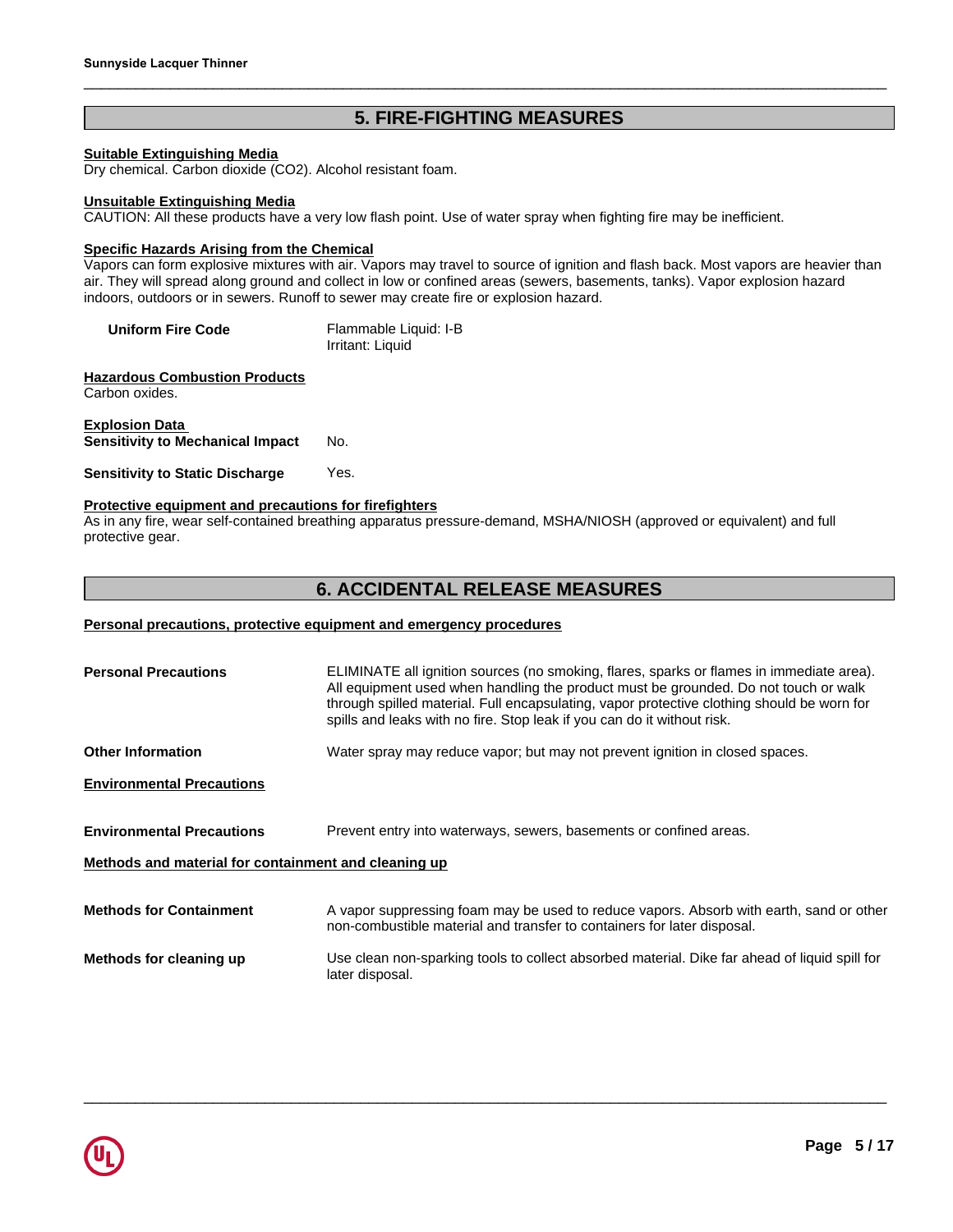### \_\_\_\_\_\_\_\_\_\_\_\_\_\_\_\_\_\_\_\_\_\_\_\_\_\_\_\_\_\_\_\_\_\_\_\_\_\_\_\_\_\_\_\_\_\_\_\_\_\_\_\_\_\_\_\_\_\_\_\_\_\_\_\_\_\_\_\_\_\_\_\_\_\_\_\_\_\_\_\_\_\_\_\_\_\_\_\_\_\_\_\_\_ **Provide AND STORAGE**<br> **7. HANDLING AND STORAGE**

### **Precautions for safe handling**

Handling **Handle in accordance with good industrial hygiene and safety practice. Avoid contact with and safety practice.** skin, eyes or clothing. Do not eat, drink or smoke when using this product. Take off contaminated clothing and wash before reuse. In case of insufficient ventilation, wear suitable respiratory equipment. Avoid breathing vapors or mists. Use personal protection equipment. Keep away from heat/sparks/open flames/hot surfaces. - No smoking. Use grounding and bonding connection when transferring this material to prevent static discharge, fire or explosion. Use with local exhaust ventilation. Use spark-proof tools and explosion-proof equipment. Keep in an area equipped with sprinklers. Use according to package label instructions.

### **Conditions for safe storage, including any incompatibilities**

equipment. Keep away from heat/sparks/open Itlames/hot surates. - No smoking. Use<br>grounding and bonding connection when transferring this material to prevent state<br>discharge, fire or explosion. Use with local exhaust venti **Storage** Keep containers tightly closed in a dry, cool and well-ventilated place. Keep out of the reach of children. Protect from moisture. Store away from other materials. Store locked up. Keep away from heat, sparks, flame and other sources of ignition (i.e., pilot lights, electric motors and static electricity). Keep in properly labeled containers. Do not store near combustible materials. Keep in an area equipped with sprinklers. Store in accordance with the particular national regulations. Store in accordance with local regulations.

**Incompatible Products** Strong acids. Strong oxidizing agents. Strong bases. Chlorinated compounds.

### **Control parameters**

### **Exposure Guidelines**

| <b>Chemical Name</b>            | <b>ACGIH TLV</b>                          | <b>OSHA PEL</b>                                                                                                                                                                                    | <b>NIOSH IDLH</b>                                                                                            |
|---------------------------------|-------------------------------------------|----------------------------------------------------------------------------------------------------------------------------------------------------------------------------------------------------|--------------------------------------------------------------------------------------------------------------|
| Ethylacetate<br>141-78-6        | TWA: 400 ppm                              | TWA: 400 ppm<br>TWA: 1400 mg/m <sup>3</sup><br>(vacated) TWA: 400 ppm<br>(vacated) TWA: 1400 mg/m <sup>3</sup>                                                                                     | <b>IDLH: 2000 ppm</b><br>TWA: 400 ppm<br>TWA: $1400$ mg/m <sup>3</sup>                                       |
| Methyl alcohol<br>$67 - 56 - 1$ | $STEL = 250$ ppm<br>TWA: 200 ppm<br>$S^*$ | TWA: 200 ppm<br>TWA: $260$ mg/m <sup>3</sup><br>(vacated) TWA: 200 ppm<br>(vacated) TWA: 260 mg/m <sup>3</sup><br>(vacated) STEL: 250 ppm<br>(vacated) STEL: 325 mg/m <sup>3</sup><br>(vacated) S* | IDLH: 6000 ppm<br>TWA: 200 ppm<br>TWA: 260 mg/m <sup>3</sup><br>STEL: 325 mg/m <sup>3</sup><br>STEL: 250 ppm |
| Acetone                         | $STEL = 750$ ppm<br>TWA: 500 ppm          | TWA: 1000 ppm<br>TWA: 2400 mg/m <sup>3</sup><br>(vacated) TWA: 1800 mg/m <sup>3</sup><br>(vacated) TWA: 750 ppm<br>(vacated) STEL: 1000 ppm<br>(vacated) STEL: 2400 mg/m $3$                       | IDLH: 2500 ppm 10% LEL<br>TWA: 250 ppm<br>TWA: 590 mg/m $3$                                                  |
| Toluene<br>108-88-3             | TWA: 20 ppm                               | TWA: 200 ppm<br>(vacated) TWA: 100 ppm<br>(vacated) TWA: $375 \text{ mg/m}^3$<br>(vacated) STEL: 150 ppm<br>(vacated) STEL: 560 mg/m $3$<br>Ceiling: 300 ppm                                       | IDLH: 500 ppm<br>TWA: 100 ppm<br>TWA: 375 mg/m <sup>3</sup><br>STEL: 150 ppm<br>STEL: 560 mg/m <sup>3</sup>  |

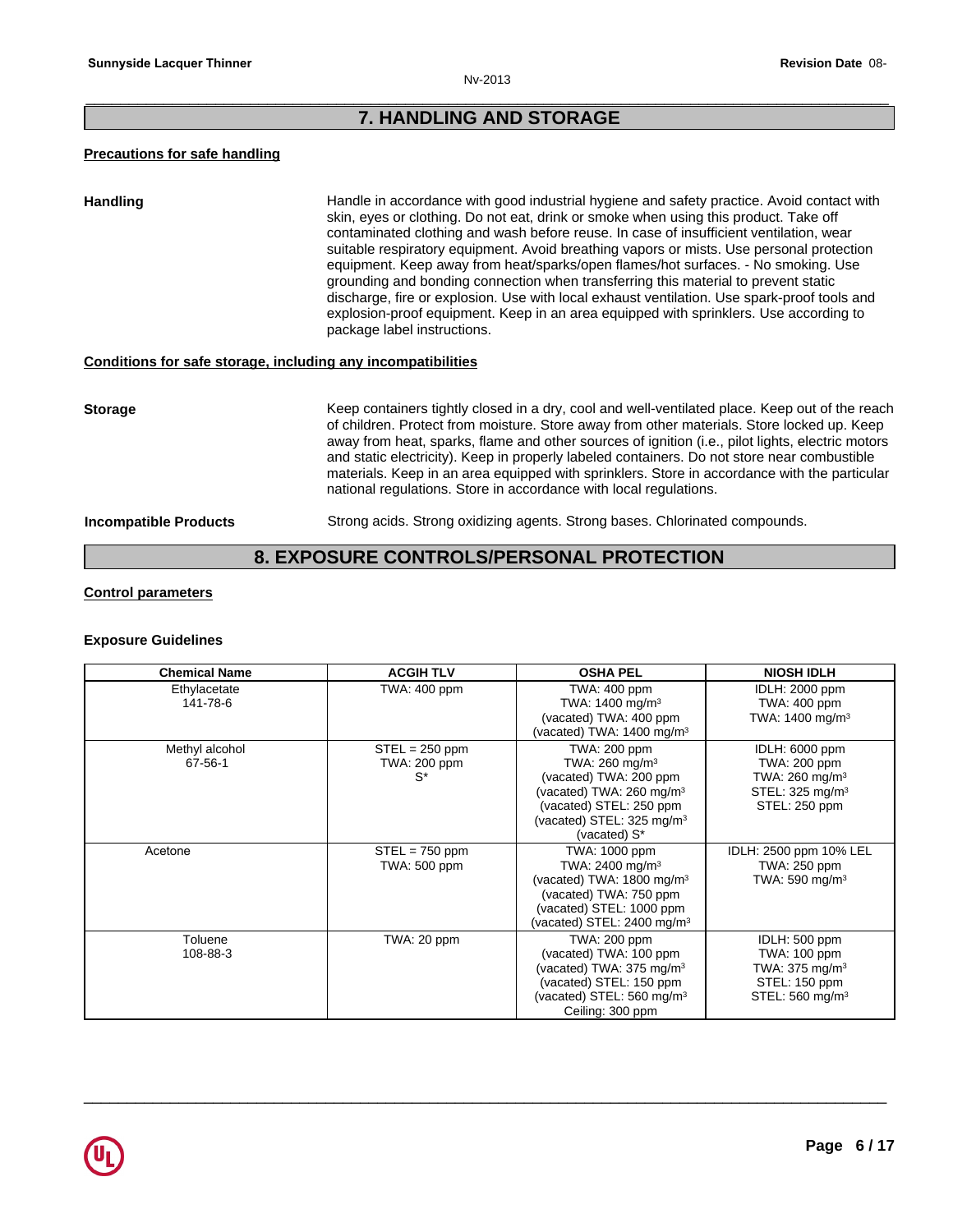| Methyl Ethyl Ketone | STEL: 300 ppm    | TWA: 200 ppm                          | IDLH: 3000 ppm              |
|---------------------|------------------|---------------------------------------|-----------------------------|
|                     | TWA: 200 ppm     | TWA: 590 mg/m <sup>3</sup>            | TWA: 200 ppm                |
|                     |                  | (vacated) TWA: 200 ppm                | TWA: 590 mg/m $3$           |
|                     |                  | (vacated) TWA: 590 mg/m <sup>3</sup>  | STEL: 300 ppm               |
|                     |                  | (vacated) STEL: 300 ppm               | STEL: 885 mg/m <sup>3</sup> |
|                     |                  | (vacated) STEL: 885 mg/m $3$          |                             |
| Xylene              | $STEL = 150$ ppm | <b>TWA: 100 ppm</b>                   |                             |
| 1330-20-7           | TWA: 100 ppm     | TWA: 435 mg/m <sup>3</sup>            |                             |
|                     |                  | (vacated) TWA: 100 ppm                |                             |
|                     |                  | (vacated) TWA: $435 \text{ mg/m}^3$   |                             |
|                     |                  | (vacated) STEL: 150 ppm               |                             |
|                     |                  | (vacated) STEL: 655 mg/m <sup>3</sup> |                             |
| Ethylbenzene        | $STEL = 125$ ppm | <b>TWA: 100 ppm</b>                   | IDLH: 800 ppm 10% LEL       |
| 100-41-4            | TWA: 100 ppm     | TWA: 435 mg/m <sup>3</sup>            | TWA: 100 ppm                |
|                     |                  | (vacated) TWA: 100 ppm                | TWA: $435 \text{ mg/m}^3$   |
|                     |                  | (vacated) TWA: 435 mg/m <sup>3</sup>  | STEL: 545 mg/m <sup>3</sup> |
|                     |                  | (vacated) STEL: 125 ppm               | STEL: 125 ppm               |
|                     |                  | (vacated) STEL: 545 mg/m <sup>3</sup> |                             |

*ACGIH TLV: American Conference of Governmental Industrial Hygienists - Threshold Limit Value OSHA PEL: Occupational Safety and Health Administration - Permissible Exposure Limits NIOSH IDLH Immediately Dangerous to Life or Health*

**Other Exposure Guidelines** Vacated limits revoked by the Court of Appeals decision in AFL-CIO v. OSHA, 965 F.2d 962 (11th Cir., 1992) See section 15 for national exposure control parameters

### **Appropriate engineering controls**

| <b>Engineering Measures</b> | Showers             |  |
|-----------------------------|---------------------|--|
|                             | Eyewash stations    |  |
|                             | Ventilation systems |  |

### **Individual protection measures, such as personal protective equipment**

|                                         | Individual protection measures, such as personal protective equipment                                                                                                                                                                                                                                                                                                                                                                                                                                      |
|-----------------------------------------|------------------------------------------------------------------------------------------------------------------------------------------------------------------------------------------------------------------------------------------------------------------------------------------------------------------------------------------------------------------------------------------------------------------------------------------------------------------------------------------------------------|
| <b>Eye/Face Protection</b>              | If splashes are likely to occur Tight sealing safety goggles.                                                                                                                                                                                                                                                                                                                                                                                                                                              |
| <b>Skin and Body Protection</b>         | Wear protective gloves and protective clothing. Long sleeved clothing. Impervious gloves.<br>Chemical resistant apron. Antistatic boots.                                                                                                                                                                                                                                                                                                                                                                   |
| <b>Respiratory Protection</b>           | No protective equipment is needed under normal use conditions. If exposure limits are<br>exceeded or irritation is experienced, ventilation and evacuation may be required.                                                                                                                                                                                                                                                                                                                                |
| <b>Hygiene Measures</b>                 | Handle in accordance with good industrial hygiene and safety practice. Do not eat, drink or<br>smoke when using this product. Take off contaminated clothing and wash before reuse.<br>Avoid contact with skin, eyes or clothing. Wear suitable gloves and eye/face protection.<br>Wash hands before breaks and immediately after handling the product. Contaminated work<br>clothing should not be allowed out of the workplace. Regular cleaning of equipment, work<br>area and clothing is recommended. |
|                                         | <b>9. PHYSICAL AND CHEMICAL PROPERTIES</b>                                                                                                                                                                                                                                                                                                                                                                                                                                                                 |
| <b>Physical and Chemical Properties</b> |                                                                                                                                                                                                                                                                                                                                                                                                                                                                                                            |
| <b>Physical State</b>                   | Liquid                                                                                                                                                                                                                                                                                                                                                                                                                                                                                                     |

### **Physical and Chemical Properties**

**Physical State Liquid Appearance Liquid Clear** 

\_\_\_\_\_\_\_\_\_\_\_\_\_\_\_\_\_\_\_\_\_\_\_\_\_\_\_\_\_\_\_\_\_\_\_\_\_\_\_\_\_\_\_\_\_\_\_\_\_\_\_\_\_\_\_\_\_\_\_\_\_\_\_\_\_\_\_\_\_\_\_\_\_\_\_\_\_\_\_\_\_\_\_\_\_\_\_\_\_\_\_\_\_ **Property Values Remarks/ Method pH** N/A None known **Melting / freezing point None known**<br> **Boiling point / boiling range Mone Solution Boiling point / boiling range Mone known Boiling point / boiling range**

N/A No data available 56 °C / 133 °F

**Appearance** Clear **Odor** Mild **Color Color No information available Odor Threshold** No information available

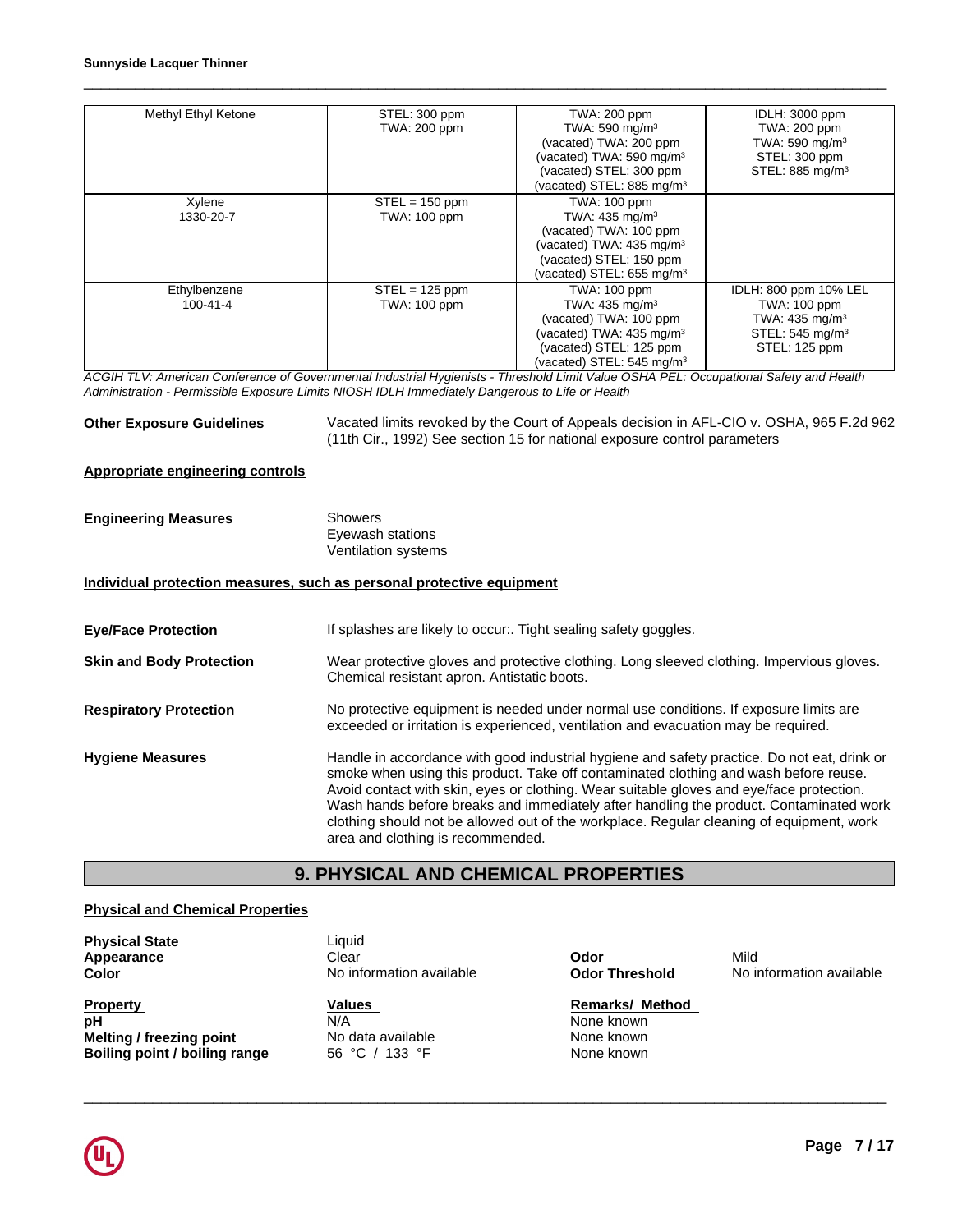Nov-201

| <b>Flash Point</b>                                      | $-18$ C / 0 F                       | None known |  |
|---------------------------------------------------------|-------------------------------------|------------|--|
| <b>Evaporation Rate</b>                                 | No data available                   | None known |  |
| Flammability (solid, gas)                               | No data available                   | None known |  |
| <b>Flammability Limit in Air</b>                        |                                     |            |  |
| <b>Upper flammability limit</b>                         | No data available                   |            |  |
| Lower flammability limit                                | No data available                   |            |  |
| Vapor pressure                                          | No data available                   | None known |  |
| <b>Vapor density</b>                                    | No data available                   | None known |  |
| <b>Specific Gravity</b>                                 | No data available                   | None known |  |
| <b>Water Solubility</b>                                 | Moderate                            | None known |  |
| Solubility in other solvents                            | No data available                   | None known |  |
| Partition coefficient: n-octanol/waterNo data available |                                     | None known |  |
| <b>Autoignition temperature</b>                         | No data available                   | None known |  |
| <b>Decomposition temperature</b>                        | No data available                   | None known |  |
| <b>Kinematic viscosity</b>                              | No data available                   | None known |  |
| <b>Dynamic viscosity</b>                                | No data available                   | None known |  |
| <b>Explosive properties</b>                             | No data available                   |            |  |
| <b>Oxidizing Properties</b>                             | No data available                   |            |  |
| <b>Other Information</b>                                |                                     |            |  |
| <b>Softening Point</b>                                  | No data available                   |            |  |
| <b>VOC Content (%)</b>                                  | 90%                                 |            |  |
| <b>Particle Size</b>                                    | No data available                   |            |  |
| <b>Particle Size Distribution</b>                       |                                     |            |  |
|                                                         | <b>10. STABILITY AND REACTIVITY</b> |            |  |
| <b>Reactivity</b>                                       |                                     |            |  |
| No data available.                                      |                                     |            |  |

### **Reactivity**

**Chemical stability** Stable under recommended storage conditions.

### **Possibility of Hazardous Reactions**

None under normal processing.

### **Hazardous Polymerization**

Hazardous polymerization does not occur.

### **Conditions to avoid**

Excessive heat. Heat, flames and sparks.

### **Incompatible materials**

Strong acids. Strong oxidizing agents. Strong bases. Chlorinated compounds.

### **Hazardous Decomposition Products**

Carbon oxides.

# <sup>utr.</sup><br>"<br>"<br>**11. TOXICOLOGICAL INFORMATION"**<br>"

### **Information on likely routes of exposure**

**Product Information** Product does not present an acute toxicity hazard based on known or supplied information. .

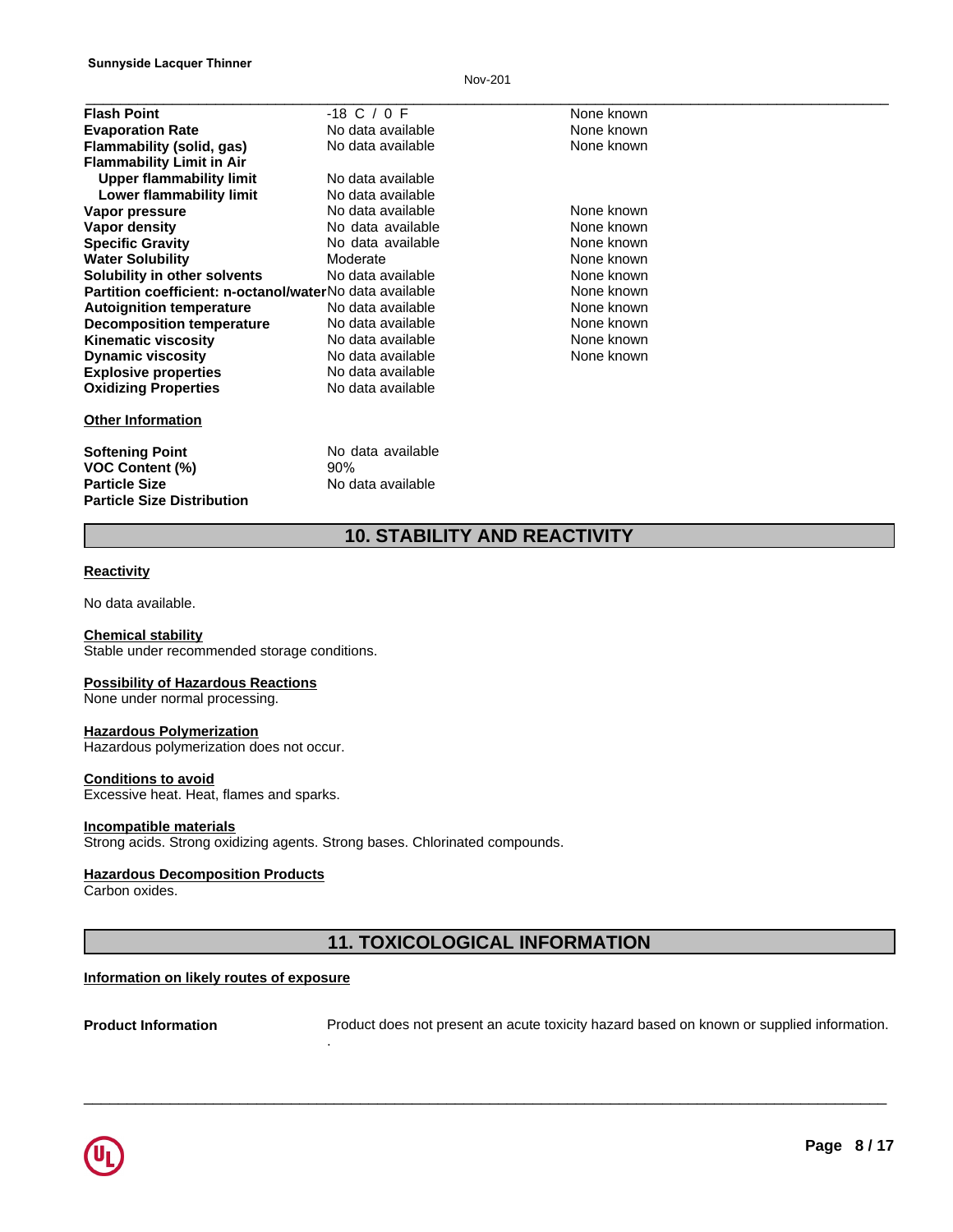| <b>Inhalation</b>   | Specific test data for the substance or mixture is not available. May cause irritation of<br>respiratory tract. Harmful by inhalation. (based on components). Aspiration into lungs can<br>produce severe lung damage. May cause pulmonary edema. Pulmonary edema can be<br>fatal.                                                                                                                                                                   |
|---------------------|------------------------------------------------------------------------------------------------------------------------------------------------------------------------------------------------------------------------------------------------------------------------------------------------------------------------------------------------------------------------------------------------------------------------------------------------------|
| <b>Eye Contact</b>  | Specific test data for the substance or mixture is not available. Expected to be an irritant<br>based on components. Irritating to eyes. May cause redness, itching, and pain. May cause<br>temporary eye irritation. May cause irritation.                                                                                                                                                                                                          |
| <b>Skin Contact</b> | Specific test data for the substance or mixture is not available. Expected to be an irritant<br>based on components. Irritating to skin. Prolonged contact may cause redness and<br>irritation. May be absorbed through the skin in harmful amounts. Harmful in contact with<br>skin. (based on components). Repeated exposure may cause skin dryness or cracking.                                                                                   |
| Ingestion           | Specific test data for the substance or mixture is not available. Ingestion may cause<br>irritation to mucous membranes. Ingestion may cause gastrointestinal irritation, nausea,<br>vomiting and diarrhea. May be harmful if swallowed. (based on components). Potential for<br>aspiration if swallowed. May cause lung damage if swallowed. Aspiration may cause<br>pulmonary edema and pneumonitis. May be fatal if swallowed and enters airways. |

### **Component Information**

| <b>Chemical Name</b>         | Oral LD50            | Dermal LD50              | <b>Inhalation LC50</b>                             |
|------------------------------|----------------------|--------------------------|----------------------------------------------------|
| Ethylacetate<br>141-78-6     | $= 5620$ mg/kg (Rat) | $>$ 20 mL/kg (Rabbit)    |                                                    |
| Methyl alcohol<br>67-56-1    | $= 5628$ mg/kg (Rat) |                          | $= 83.2$ mg/L (Rat) 4 h                            |
| Acetone 67-64-1              | $\blacksquare$       | $\overline{\phantom{a}}$ | $= 50100$ mg/m <sup>3</sup> (Rat) 8 h              |
| Toluene<br>108-88-3          | $= 636$ mg/kg (Rat)  | $= 8390$ mg/kg (Rabbit)  | $= 12.5$ mg/L (Rat) 4 h<br>$> 26700$ ppm (Rat) 1 h |
| Aliphatic Naphtha 64742-89-8 |                      |                          | $= 23500$ mg/m <sup>3</sup> (Rat) 8 h              |
| Xylene<br>1330-20-7          | $= 4300$ mg/kg (Rat) | $> 1700$ mg/kg (Rabbit)  | $= 47635$ mg/L (Rat) 4 h = 5000<br>ppm (Rat) 4 h   |
| Methyl Ethyl Ketone 78-93-3  | ٠                    | $=$ 3000 mg/kg (Rabbit)  |                                                    |
| Ethylbenzene<br>100-41-4     | $=$ 3500 mg/kg (Rat) | $= 15354$ mg/kg (Rabbit) | $= 17.2$ mg/L (Rat) 4 h                            |

### **Information on toxicological effects**

| Symptoms                 |                                                                                            | Erythema (skin redness). May cause redness and tearing of the eyes. Coughing and/or<br>wheezing. Difficulty in breathing. Asthma-like and/ or skin allergy-like symptoms. |            |                                                                                          |  |
|--------------------------|--------------------------------------------------------------------------------------------|---------------------------------------------------------------------------------------------------------------------------------------------------------------------------|------------|------------------------------------------------------------------------------------------|--|
|                          | Delayed and immediate effects as well as chronic effects from short and long-term exposure |                                                                                                                                                                           |            |                                                                                          |  |
| Sensitization            | No information available.                                                                  |                                                                                                                                                                           |            |                                                                                          |  |
| <b>Mutagenic Effects</b> |                                                                                            | There is no data available for this product. Contains a known or suspected mutagen.                                                                                       |            |                                                                                          |  |
| <b>Carcinogenicity</b>   |                                                                                            |                                                                                                                                                                           |            | The table below indicates whether each agency has listed any ingredient as a carcinogen. |  |
| Chemical Name            | <b>ACGIH</b>                                                                               | <b>IARC</b>                                                                                                                                                               | <b>NTP</b> | <b>OSHA</b>                                                                              |  |
| Toluene<br>108-88-3      |                                                                                            | Group 3                                                                                                                                                                   |            |                                                                                          |  |

Group 3

 $\_$  ,  $\_$  ,  $\_$  ,  $\_$  ,  $\_$  ,  $\_$  ,  $\_$  ,  $\_$  ,  $\_$  ,  $\_$  ,  $\_$  ,  $\_$  ,  $\_$  ,  $\_$  ,  $\_$  ,  $\_$  ,  $\_$  ,  $\_$  ,  $\_$  ,  $\_$  ,  $\_$  ,  $\_$  ,  $\_$  ,  $\_$  ,  $\_$  ,  $\_$  ,  $\_$  ,  $\_$  ,  $\_$  ,  $\_$  ,  $\_$  ,  $\_$  ,  $\_$  ,  $\_$  ,  $\_$  ,  $\_$  ,  $\_$  ,



Xylene 1330-20-7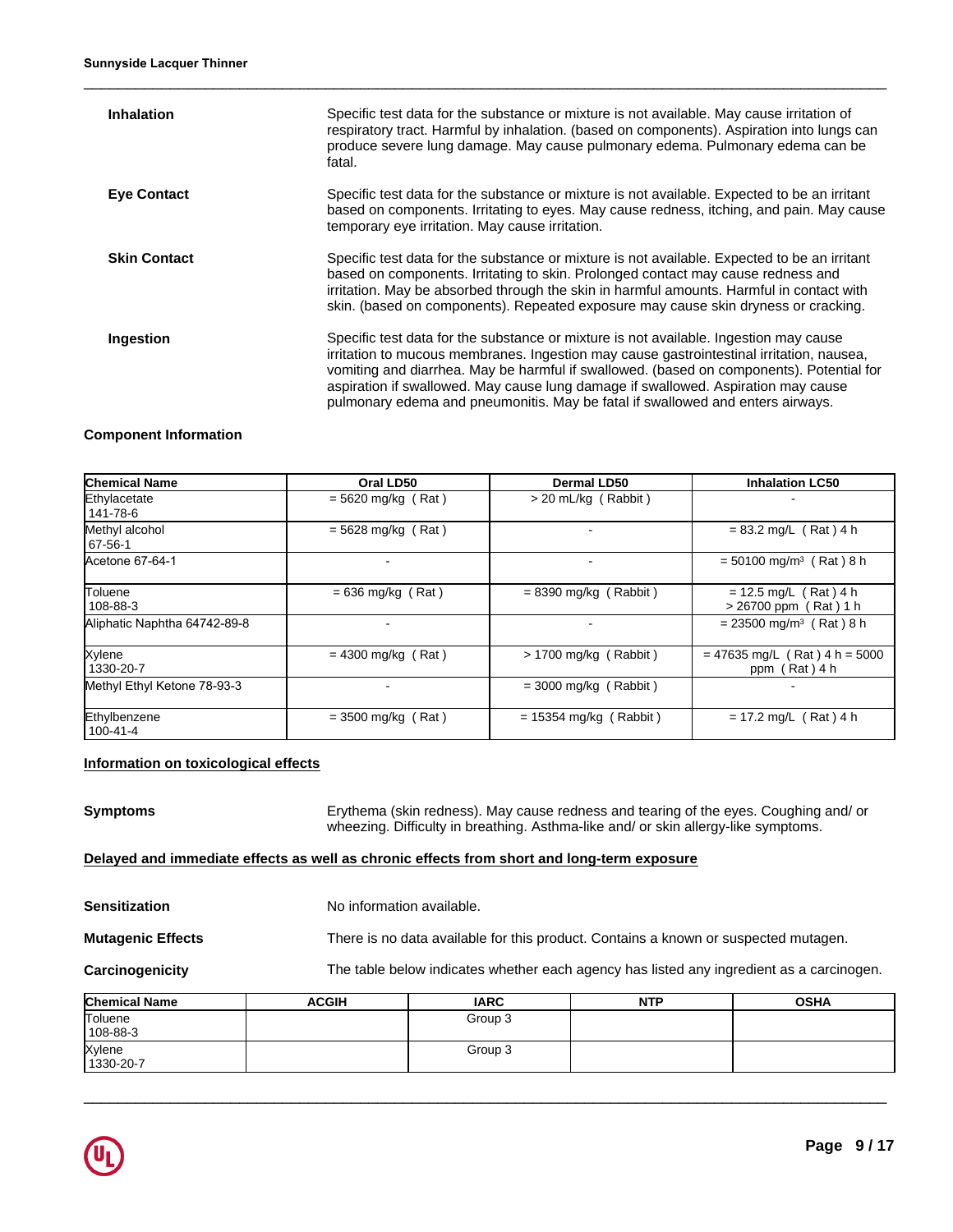| Ethylbenzene<br>100-41-4                                                            | A3                                                                                                                                                                                                                                                                          | Group 2B                                          |                                                                                                                                                                                                                                                                                                                                                                                                                                                                                                                                                                                                                                                                                                                                                             | X |
|-------------------------------------------------------------------------------------|-----------------------------------------------------------------------------------------------------------------------------------------------------------------------------------------------------------------------------------------------------------------------------|---------------------------------------------------|-------------------------------------------------------------------------------------------------------------------------------------------------------------------------------------------------------------------------------------------------------------------------------------------------------------------------------------------------------------------------------------------------------------------------------------------------------------------------------------------------------------------------------------------------------------------------------------------------------------------------------------------------------------------------------------------------------------------------------------------------------------|---|
| A3 - Animal Carcinogen<br>Group 2B - Possibly Carcinogenic to Humans<br>X - Present | ACGIH (American Conference of Governmental Industrial Hygienists)<br>IARC (International Agency for Research on Cancer)<br>Group 3 - Not Classifiable as to Carcinogenicity in Humans<br>OSHA (Occupational Safety and Health Administration of the US Department of Labor) |                                                   |                                                                                                                                                                                                                                                                                                                                                                                                                                                                                                                                                                                                                                                                                                                                                             |   |
| <b>Reproductive Toxicity</b>                                                        |                                                                                                                                                                                                                                                                             | Contains a known or suspected reproductive toxin. | Product is or contains a chemical which is a known or suspected reproductive hazard.                                                                                                                                                                                                                                                                                                                                                                                                                                                                                                                                                                                                                                                                        |   |
| <b>STOT - single exposure</b>                                                       |                                                                                                                                                                                                                                                                             |                                                   | Based on classification criteria from the 2012 OSHA Hazard Communication Standard (29<br>CFR 1910.1200), this product has been determined to cause systemic target organ toxicity<br>from acute exposure. (STOT SE). If this product is a mixture, the classification is not based<br>on toxicology studies for this product, but is based solely on toxicology studies for<br>ingredients found within this product. Detailed substance and/or ingredient information may<br>be provided in other sections of this SDS. Target organs effects listed in this document may<br>result from a single overexposure to this product. Causes damage to organs if swallowed.<br>Causes damage to organs in contact with skin. Causes damage to organs if inhaled. |   |
| STOT - repeated exposure                                                            |                                                                                                                                                                                                                                                                             | chronic or repeated exposure. (STOT RE).          | Causes damage to organs through prolonged or repeated exposure. Based on<br>classification criteria from the 2012 OSHA Hazard Communication Standard (29 CFR<br>1910.1200), this product has been determined to cause systemic target organ toxicity from                                                                                                                                                                                                                                                                                                                                                                                                                                                                                                   |   |
| <b>Chronic Toxicity</b>                                                             |                                                                                                                                                                                                                                                                             |                                                   | No known effect based on information supplied. Contains a known or suspected mutagen.<br>Possible risk of irreversible effects. Contains a known or suspected carcinogen. Contains a<br>known or suspected reproductive toxin. Aspiration may cause pulmonary edema and<br>pneumonitis. Effects from this product caused by acute exposure may cause permanent<br>damage to target organs and/or may cause chronic conditions. Avoid repeated exposure.<br>Prolonged exposure may cause chronic effects. May cause adverse liver effects. Contains<br>toluene. Exposure to toluene in animals via inhalation and intentional overexposure to<br>toluene in humans has caused adverse fetal development effects.                                             |   |
| <b>Target Organ Effects</b>                                                         |                                                                                                                                                                                                                                                                             | Kidney. Liver. Blood. Systemic Toxicity.          | Respiratory system. Eyes. Skin. May affect the genetic material in germ cells (sperm and<br>eggs). Gastrointestinal tract (GI). Reproductive System. Central Nervous System (CNS).                                                                                                                                                                                                                                                                                                                                                                                                                                                                                                                                                                          |   |
| <b>Aspiration Hazard</b>                                                            | No information available.                                                                                                                                                                                                                                                   |                                                   |                                                                                                                                                                                                                                                                                                                                                                                                                                                                                                                                                                                                                                                                                                                                                             |   |

 $\_$  ,  $\_$  ,  $\_$  ,  $\_$  ,  $\_$  ,  $\_$  ,  $\_$  ,  $\_$  ,  $\_$  ,  $\_$  ,  $\_$  ,  $\_$  ,  $\_$  ,  $\_$  ,  $\_$  ,  $\_$  ,  $\_$  ,  $\_$  ,  $\_$  ,  $\_$  ,  $\_$  ,  $\_$  ,  $\_$  ,  $\_$  ,  $\_$  ,  $\_$  ,  $\_$  ,  $\_$  ,  $\_$  ,  $\_$  ,  $\_$  ,  $\_$  ,  $\_$  ,  $\_$  ,  $\_$  ,  $\_$  ,  $\_$  ,

### **Numerical measures of toxicity Product Information**

### **The following values are calculated based on chapter 3.1 of the GHS document**

**ATEmix (oral)** 427.00 mg/kg **ATEmix (dermal)** 1,275.00 mg/kg (ATE) **ATEmix (inhalation-gas)** 3,193.00 ppm (4 hr) **ATEmix (inhalation-dust/mist)** 2.00 mg/l **ATEmix (inhalation-vapor)** 13.00 ATEmix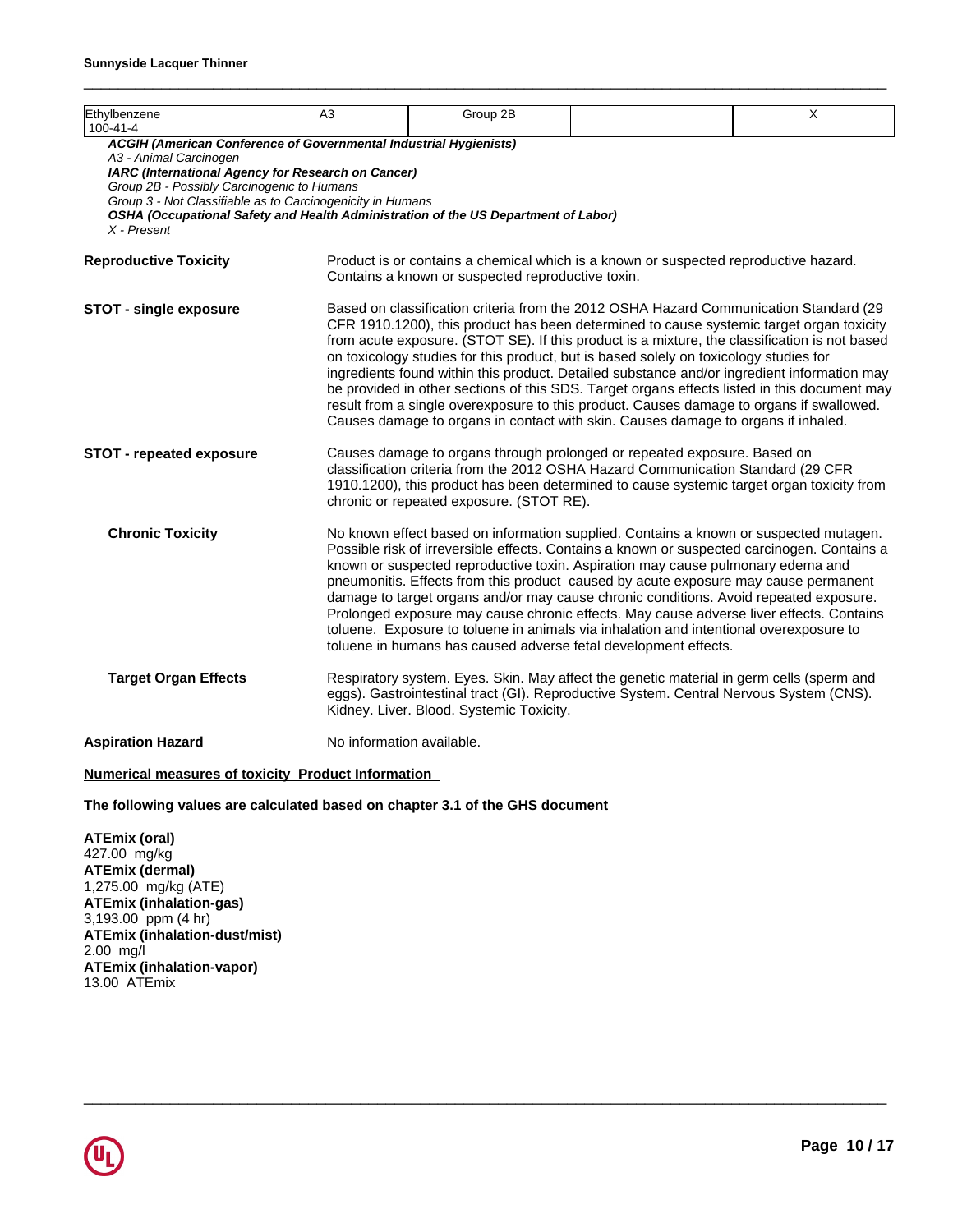# Sunnyside Lacquer Thinner<br>
12. ECOLOGICAL INFORMATION<br>Harmful to aquatic life with long lasting effects.

### **Ecotoxicity**

Harmful to aquatic life with long lasting effects.

### **Persistence and Degradability**

No information available.

### **Bioaccumulation**

| <b>Chemical Name</b>           | Log Pow       |
|--------------------------------|---------------|
| Ethylacetate<br>141-78-6       | 0.6           |
| Methyl alcohol<br>67-56-1      | $-0.77$       |
| Acetone 67-64-1                | $-0.24$       |
| Toluene<br>108-88-3            | 2.65          |
| Methyl Ethyl Ketone 78-93-3    | 0.29          |
| Xylene<br>1330-20-7            | $2.77 - 3.15$ |
| Ethylbenzene<br>$100 - 41 - 4$ | 3.118         |

 $\Box$ 

### **Other adverse effects**

No information available.

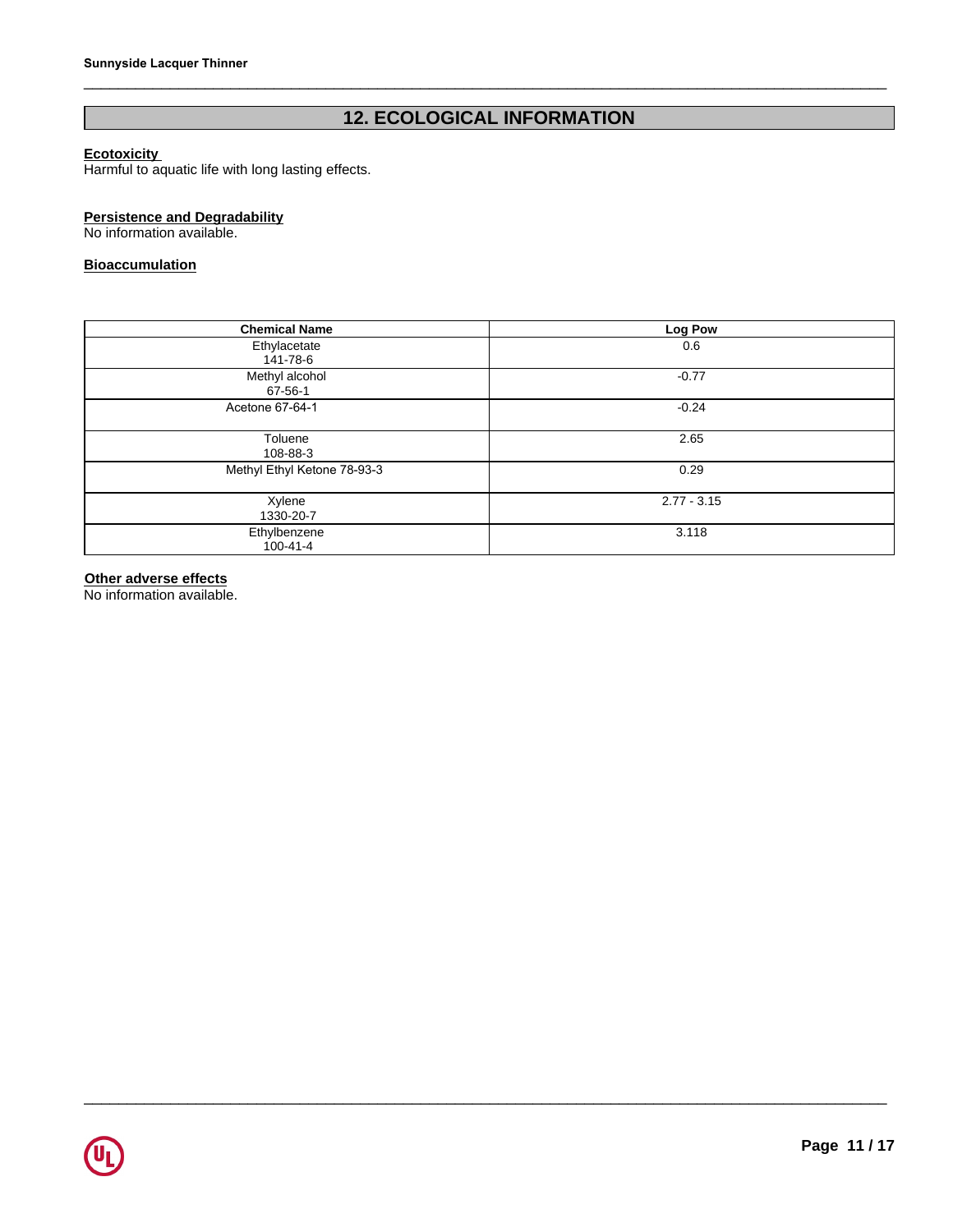# \_\_\_\_\_\_\_\_\_\_\_\_\_\_\_\_\_\_\_\_\_\_\_\_\_\_\_\_\_\_\_\_\_\_\_\_\_\_\_\_\_\_\_\_\_\_\_\_\_\_\_\_\_\_\_\_\_\_\_\_\_\_\_\_\_\_\_\_\_\_\_\_\_\_\_\_\_\_\_\_\_\_\_\_\_\_\_\_\_\_\_\_\_ **13. DISPOSAL CONSIDERATIONS**

### **Waste treatment methods**

|                                 |                                                       | 13. DISPOSAL CONSIDERATIONS                                                                          |                                    |                               |
|---------------------------------|-------------------------------------------------------|------------------------------------------------------------------------------------------------------|------------------------------------|-------------------------------|
| <b>Waste treatment methods</b>  |                                                       |                                                                                                      |                                    |                               |
| <b>Disposal methods</b>         | $261$ ).                                              | This material, as supplied, is a hazardous waste according to federal regulations (40 CFR            |                                    |                               |
| <b>Contaminated Packaging</b>   |                                                       | Dispose of contents/containers in accordance with local regulations.                                 |                                    |                               |
| <b>US EPA Waste Number</b>      |                                                       | D001 D035 U220 U002 U154 U159 U239                                                                   |                                    |                               |
| <b>Chemical Name</b>            | <b>RCRA</b>                                           | <b>RCRA - Basis for Listing</b>                                                                      | <b>RCRA - D Series Wastes</b>      | <b>RCRA - U Series Wastes</b> |
| Ethylacetate<br>141-78-6        |                                                       | Included in waste stream:<br>F039                                                                    |                                    | U112                          |
| Methyl alcohol<br>$67 - 56 - 1$ |                                                       | Included in waste stream:<br>F039                                                                    |                                    | U154                          |
| Acetone 67-64-1                 |                                                       |                                                                                                      |                                    | U002                          |
| Toluene<br>108-88-3             | U220                                                  | Included in waste streams:<br>F005, F024, F025, F039,<br>K015, K036, K037, K149,<br>K <sub>151</sub> |                                    | U220                          |
| Methyl Ethyl Ketone<br>78-93-3  | waste number U159                                     | Included in waste streams:<br>F005, F039                                                             | $= 200.0$ mg/L regulatory<br>level | U159                          |
| Xylene<br>1330-20-7             |                                                       | Included in waste stream:<br>F039                                                                    |                                    | U239                          |
| Ethylbenzene<br>$100 - 41 - 4$  |                                                       | Included in waste stream:<br>F039                                                                    |                                    |                               |
| <b>Chemical Name</b>            | <b>RCRA - Halogenated</b><br><b>Organic Compounds</b> | <b>RCRA - P Series Wastes</b>                                                                        | <b>RCRA - F Series Wastes</b>      | <b>RCRA - K Series Wastes</b> |
| Toluene<br>108-88-3             |                                                       |                                                                                                      | Toxic waste<br>waste number F025   |                               |

| <b>Chemical Name</b> | <b>RCRA - Halogenated</b><br><b>Organic Compounds</b> | <b>RCRA - P Series Wastes</b> | <b>RCRA - F Series Wastes</b> | <b>RCRA - K Series Wastes</b> |
|----------------------|-------------------------------------------------------|-------------------------------|-------------------------------|-------------------------------|
| Toluene              |                                                       |                               | Toxic waste                   |                               |
| 108-88-3             |                                                       |                               | waste number F025             |                               |
|                      |                                                       |                               | Waste description:            |                               |
|                      |                                                       |                               | Condensed light ends, spent   |                               |
|                      |                                                       |                               | filters and filter aids, and  |                               |
|                      |                                                       |                               | spent desiccant wastes from   |                               |
|                      |                                                       |                               | the production of certain     |                               |
|                      |                                                       |                               | chlorinated aliphatic         |                               |
|                      |                                                       |                               | hydrocarbons, by free         |                               |
|                      |                                                       |                               | radical catalyzed processes.  |                               |
|                      |                                                       |                               | These chlorinated aliphatic   |                               |
|                      |                                                       |                               | hydrocarbons are those        |                               |
|                      |                                                       |                               | having carbon chain lengths   |                               |
|                      |                                                       |                               | ranging from one to and       |                               |
|                      |                                                       |                               | including five, with varying  |                               |
|                      |                                                       |                               | amounts and positions of      |                               |
|                      |                                                       |                               | chlorine substitution.        |                               |

### **California Hazardous Waste Codes** 214

This product contains one or more substances that are listed with the State of California as a hazardous waste.

| <b>Chemical Name</b> | <b>California Hazardous Waste</b> |
|----------------------|-----------------------------------|
| Ethylacetate         | Toxic                             |
| 141-78-6             | Ignitable                         |
| Methyl alcohol       | Toxic                             |
| 67-56-1              | Ignitable                         |
| Acetone 67-64-1      | Ignitable                         |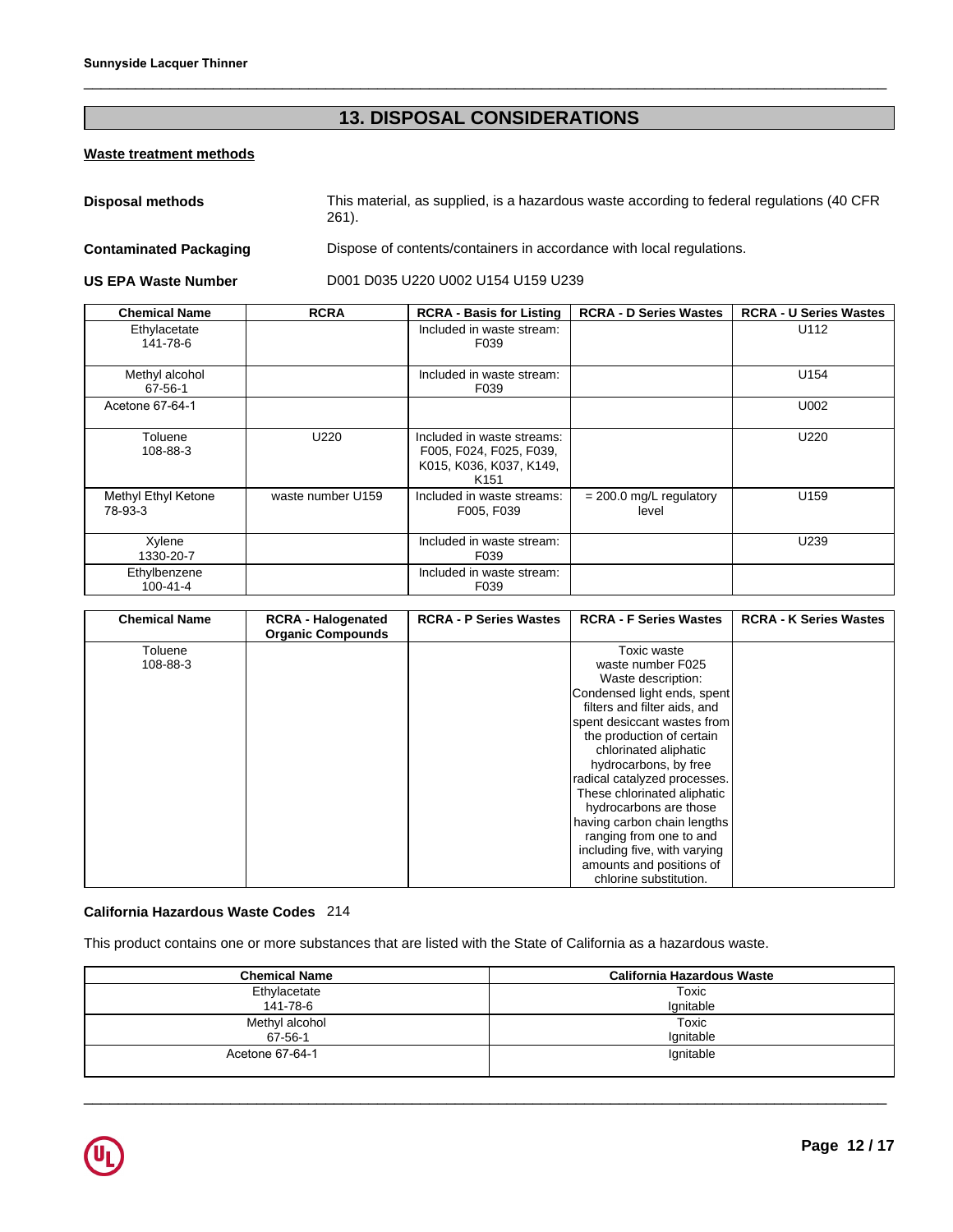| <b>Sunnyside Lacquer Thinner</b>      |                    |
|---------------------------------------|--------------------|
| Toluene                               | Toxic              |
| 108-88-3                              | Ignitable          |
| Methyl ethyl Ketone 78-93-3           | Toxic<br>Ignitable |
| Xylene<br>1330-20-7                   | Toxic<br>Ignitable |
| Ethylbenzene<br>$100 - 41 - 4$        | Toxic<br>Ignitable |
| <b>14. TRANSPORT INFORMATION</b>      |                    |
|                                       |                    |
| <b>DOT</b><br>UN-No.<br><b>UN1263</b> |                    |

| <b>DOT</b>                                                                                                 |                                                                             |
|------------------------------------------------------------------------------------------------------------|-----------------------------------------------------------------------------|
| UN-No.                                                                                                     | UN1263                                                                      |
| <b>Proper Shipping Name</b>                                                                                | PAINT RELATED MATERIAL                                                      |
| <b>Hazard Class</b>                                                                                        | 3                                                                           |
| <b>Packing Group</b>                                                                                       | $\mathbf{I}$                                                                |
| <b>Description</b>                                                                                         | UN1263, PAINT RELATED MATERIAL, 3, PGII                                     |
| <b>TDG</b>                                                                                                 | <b>UN1992</b>                                                               |
| UN-No.                                                                                                     | FLAMMABLE LIQUID, TOXIC, N.O.S.                                             |
| <b>Proper Shipping Name</b>                                                                                | 3                                                                           |
| <b>Hazard Class</b>                                                                                        | (6.1)                                                                       |
| <b>Subsidiary class</b>                                                                                    | Ш                                                                           |
| <b>Packing Group</b>                                                                                       | UN1992, FLAMMABLE LIQUID, TOXIC, N.O.S. (ETHYL ACETATE, METHANOL), 3 (6.1), |
| <b>Description</b>                                                                                         | Ш                                                                           |
| <b>MEX</b>                                                                                                 | <b>UN1992</b>                                                               |
| UN-No.                                                                                                     | FLAMMABLE LIQUID, TOXIC, N.O.S.                                             |
| <b>Proper Shipping Name</b>                                                                                | 3                                                                           |
| <b>Hazard Class</b>                                                                                        | 6.1                                                                         |
| <b>Subsidiary class</b>                                                                                    | Ш                                                                           |
| <b>Packing Group</b>                                                                                       | UN1992, FLAMMABLE LIQUID, TOXIC, N.O.S. (ETHYL ACETATE, METHANOL), 3 (6.1), |
| <b>Description</b>                                                                                         | Ш                                                                           |
| <b>ICAO</b>                                                                                                | <b>UN1992</b>                                                               |
| UN-No.                                                                                                     | FLAMMABLE LIQUID, TOXIC, N.O.S.                                             |
| <b>Proper Shipping Name</b>                                                                                | 3                                                                           |
| <b>Hazard Class</b>                                                                                        | 6.1                                                                         |
| <b>Subsidiary class</b>                                                                                    | Ш                                                                           |
| <b>Packing Group</b>                                                                                       | UN1992, FLAMMABLE LIQUID, TOXIC, N.O.S. (ETHYL ACETATE, METHANOL), 3 (6.1), |
| <b>Description</b>                                                                                         | Ш                                                                           |
| IATA                                                                                                       | <b>UN1992</b>                                                               |
| UN-No.                                                                                                     | FLAMMABLE LIQUID, TOXIC, N.O.S.                                             |
| <b>Proper Shipping Name</b>                                                                                | 3                                                                           |
| <b>Hazard Class</b>                                                                                        | 6.1                                                                         |
| <b>Subsidiary class</b>                                                                                    | Ш                                                                           |
| <b>Packing Group</b>                                                                                       | UN1992, FLAMMABLE LIQUID, TOXIC, N.O.S. (ETHYL ACETATE, METHANOL), 3 (6.1), |
| <b>Description</b>                                                                                         | Ш                                                                           |
| <b>IMDG/IMO</b><br>UN-No.<br><b>Proper Shipping Name</b><br><b>Hazard Class</b><br><b>Subsidiary class</b> | UN1992<br>FLAMMABLE LIQUID, TOXIC, N.O.S.<br>3<br>6.1                       |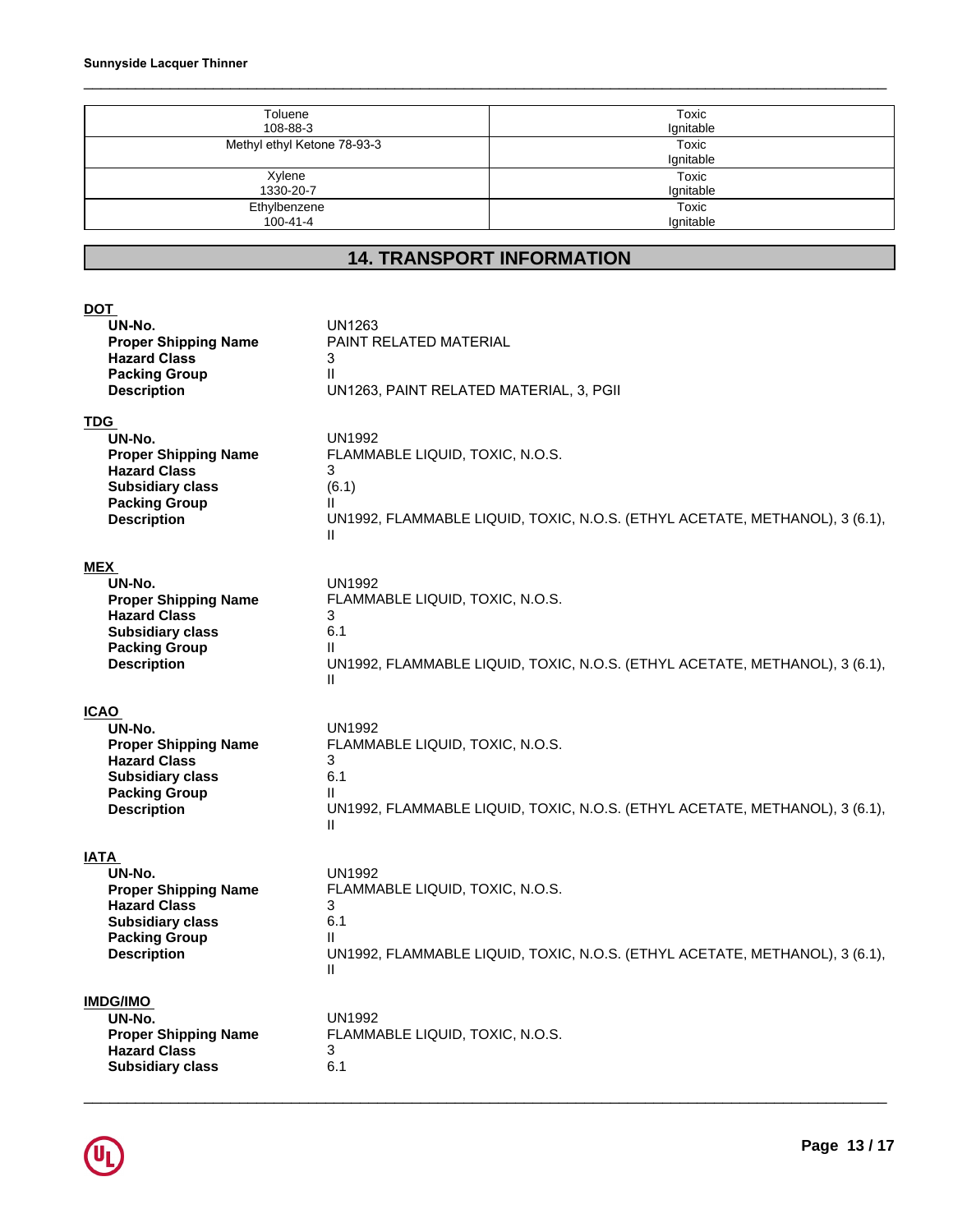| <b>Packing Group</b><br>EmS No.<br><b>Description</b>                                                                                                                                                                                                 | Ш.<br>$F-E$ , S-D<br>UN1992, FLAMMABLE LIQUID, TOXIC, N.O.S. (ETHYL ACETATE, METHANOL), 3 (6.1),<br>$II, FP-18C$                                                                                                                   |
|-------------------------------------------------------------------------------------------------------------------------------------------------------------------------------------------------------------------------------------------------------|------------------------------------------------------------------------------------------------------------------------------------------------------------------------------------------------------------------------------------|
| RID<br>UN-No.<br><b>Proper Shipping Name</b><br><b>Hazard Class</b><br><b>Packing Group</b><br><b>Classification code</b><br><b>Description</b><br><b>ADR/RID-Labels</b>                                                                              | <b>UN1992</b><br>FLAMMABLE LIQUID, TOXIC, N.O.S.<br>3<br>$\mathbf{II}$<br>FT <sub>1</sub><br>UN1992, FLAMMABLE LIQUID, TOXIC, N.O.S. (ETHYL ACETATE, METHANOL), 3 (6.1),<br>Ш.<br>6.1                                              |
| ADR<br>UN-No.<br><b>Proper Shipping Name</b><br><b>Hazard Class</b><br><b>Packing Group</b><br><b>Classification code</b><br><b>Description</b><br><b>ADR/RID-Labels</b>                                                                              | <b>UN1992</b><br>FLAMMABLE LIQUID, TOXIC, N.O.S.<br>3<br>$\mathbf{II}$<br>FT <sub>1</sub><br>UN1992 FLAMMABLE LIQUID, TOXIC, N.O.S. (METHYL ALCOHOL), 3(6.1), II<br>6.1                                                            |
| ADN<br>UN-No.<br><b>Proper Shipping Name</b><br><b>Hazard Class</b><br><b>Packing Group</b><br><b>Classification code</b><br><b>Special Provisions</b><br><b>Description</b><br><b>Hazard Labels</b><br><b>Limited Quantity</b><br><b>Ventilation</b> | <b>UN1992</b><br>FLAMMABLE LIQUID, TOXIC, N.O.S.<br>3<br>Ш.<br>FT <sub>1</sub><br>274, 802<br>UN1992, FLAMMABLE LIQUID, TOXIC, N.O.S. (ETHYL ACETATE, METHANOL), 3 (6.1),<br>Ш<br>$3 + 6.1$<br>1 <sub>L</sub><br><b>VE01, VE02</b> |
|                                                                                                                                                                                                                                                       | <b>15. REGULATORY INFORMATION</b>                                                                                                                                                                                                  |
| <b>International Inventories</b>                                                                                                                                                                                                                      |                                                                                                                                                                                                                                    |
| TSCA<br>DSL                                                                                                                                                                                                                                           | Complies<br>All components are listed either on the DSL or NDSL.                                                                                                                                                                   |

### **International Inventories**

**TSCA** - United States Toxic Substances Control Act Section 8(b) Inventory **DSL/NDSL** - Canadian Domestic Substances List/Non-Domestic Substances List

### **US Federal Regulations**

### **SARA 313**

Section 313 of Title III of the Superfund Amendments and Reauthorization Act of 1986 (SARA). This product contains a chemical or chemicals which are subject to the reporting requirements of the Act and Title 40 of the Code of Federal Regulations, Part 372

| <b>Chemical Name</b>                  | <b>CAS No</b>  | Weight-%  | SARA 313 - Threshold<br>Values % |
|---------------------------------------|----------------|-----------|----------------------------------|
| Methyl alcohol - 67-56-1              | 67-56-1        | $10 - 30$ | 1.G                              |
| Toluene - 108-88-3                    | 108-88-3       | $7 - 13$  | 1.C                              |
| Xylene - 1330-20-7                    | 1330-20-7      | $5 - 10$  | 1.G                              |
| Ethylbenzene - 100-41-4               | $100 - 41 - 4$ | - 5       | 0.1                              |
| <b>SARA 311/312 Hazard Categories</b> |                |           |                                  |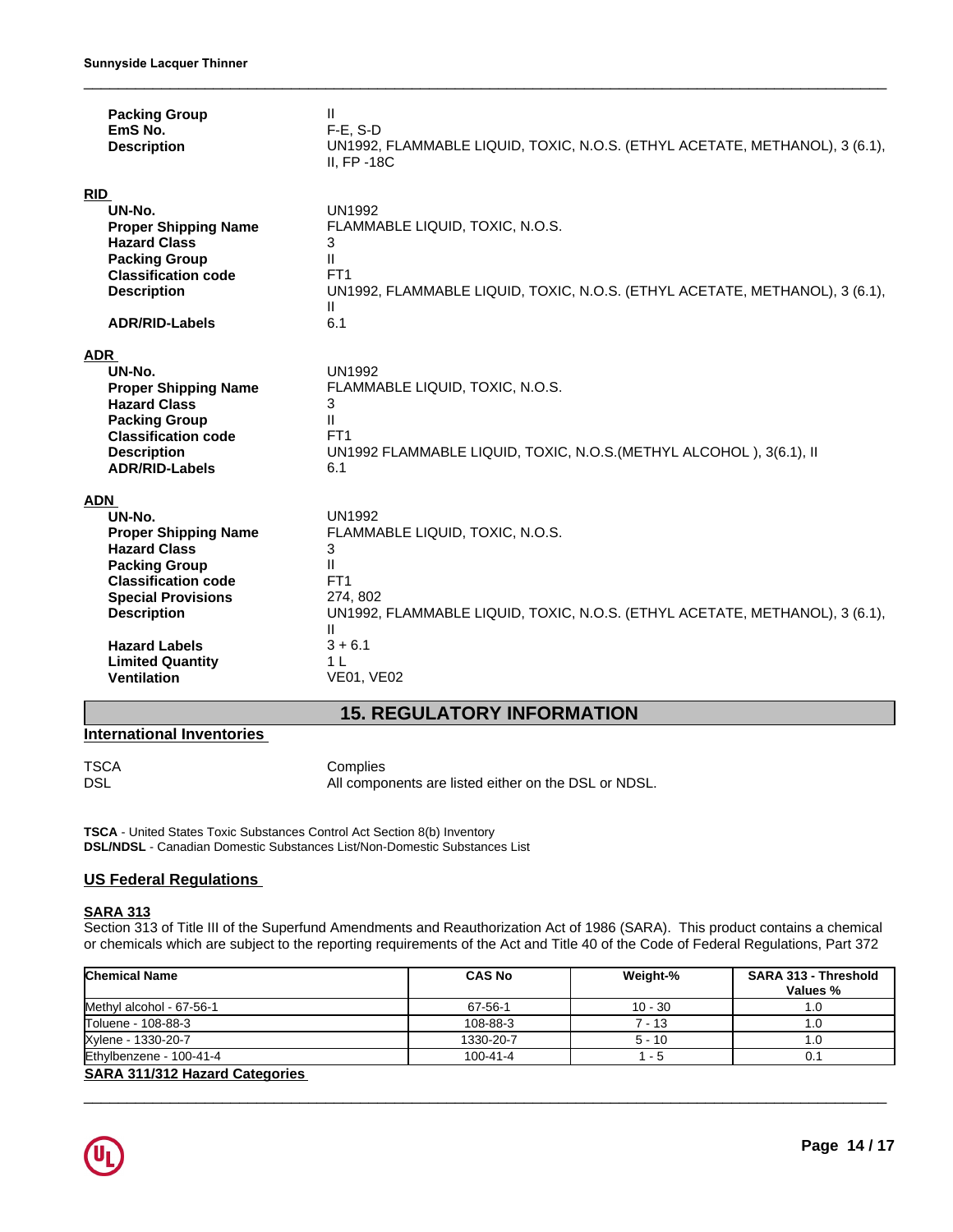| <b>Acute Health Hazard</b>        | Yes |  |
|-----------------------------------|-----|--|
| <b>Chronic Health Hazard</b>      | Yes |  |
| <b>Fire Hazard</b>                | Yes |  |
| Sudden release of pressure hazard | No. |  |
| <b>Reactive Hazard</b>            | No  |  |

### **CWA (Clean Water Act)**

 $\_$  ,  $\_$  ,  $\_$  ,  $\_$  ,  $\_$  ,  $\_$  ,  $\_$  ,  $\_$  ,  $\_$  ,  $\_$  ,  $\_$  ,  $\_$  ,  $\_$  ,  $\_$  ,  $\_$  ,  $\_$  ,  $\_$  ,  $\_$  ,  $\_$  ,  $\_$  ,  $\_$  ,  $\_$  ,  $\_$  ,  $\_$  ,  $\_$  ,  $\_$  ,  $\_$  ,  $\_$  ,  $\_$  ,  $\_$  ,  $\_$  ,  $\_$  ,  $\_$  ,  $\_$  ,  $\_$  ,  $\_$  ,  $\_$  ,

| <b>Acute Health Hazard</b><br><b>Chronic Health Hazard</b> | Yes.<br>Yes                                                                                                                  |                               |                                       |                                             |
|------------------------------------------------------------|------------------------------------------------------------------------------------------------------------------------------|-------------------------------|---------------------------------------|---------------------------------------------|
| <b>Fire Hazard</b>                                         |                                                                                                                              | <b>Yes</b>                    |                                       |                                             |
| Sudden release of pressure hazard                          |                                                                                                                              | <b>No</b>                     |                                       |                                             |
| <b>Reactive Hazard</b>                                     |                                                                                                                              | No.                           |                                       |                                             |
| <b>CWA (Clean Water Act)</b>                               |                                                                                                                              |                               |                                       |                                             |
|                                                            | This product contains the following substances which are regulated pollutants pursuant to the Clean Water Act (40 CFR 122.21 |                               |                                       |                                             |
| and 40 CFR 122.42)                                         |                                                                                                                              |                               |                                       |                                             |
| <b>Chemical Name</b>                                       |                                                                                                                              |                               |                                       |                                             |
|                                                            | <b>CWA - Reportable</b><br>Quantities                                                                                        | <b>CWA - Toxic Pollutants</b> | <b>CWA - Priority Pollutants</b>      | <b>CWA - Hazardous</b><br><b>Substances</b> |
| Toluene<br>108-88-3                                        | 1000 lb                                                                                                                      | X                             | X                                     | X                                           |
| Xylene<br>1330-20-7                                        | 100 lb                                                                                                                       |                               |                                       | X                                           |
| Ethylbenzene<br>$100 - 41 - 4$                             | 1000 lb                                                                                                                      | X                             | X                                     | X                                           |
| <b>CERCLA</b>                                              |                                                                                                                              |                               |                                       |                                             |
|                                                            | This material, as supplied, contains one or more substances regulated as a hazardous substance under the Comprehensive       |                               |                                       |                                             |
|                                                            | Environmental Response Compensation and Liability Act (CERCLA) (40 CFR 302)                                                  |                               |                                       |                                             |
| <b>Chemical Name</b>                                       | <b>Hazardous Substances RQs</b>                                                                                              |                               | <b>Extremely Hazardous Substances</b> | <b>RQ</b>                                   |
|                                                            |                                                                                                                              |                               | <b>RQs</b>                            |                                             |
| Ethylacetate                                               |                                                                                                                              |                               |                                       | RQ 5000 lb final RQ                         |
| 141-78-6                                                   |                                                                                                                              |                               |                                       | RQ 2270 kg final RQ                         |

### **CERCLA**

| <b>Chemical Name</b>           | <b>Hazardous Substances RQs</b> | <b>Extremely Hazardous Substances</b><br><b>RQs</b> | <b>RQ</b>                                         |
|--------------------------------|---------------------------------|-----------------------------------------------------|---------------------------------------------------|
| Ethylacetate<br>141-78-6       |                                 |                                                     | RQ 5000 lb final RQ<br>RQ 2270 kg final RQ        |
| Methyl alcohol<br>67-56-1      | 5000 lb                         |                                                     | RQ= 2270 kg final RQ<br>$RQ = 5000$ lb final $RQ$ |
| Acetone 67-64-1                | 5000 lb                         |                                                     | RQ= 2270 kg final RQ<br>$RQ = 5000$ lb final $RQ$ |
| Toluene<br>108-88-3            | 1000 lb                         |                                                     | RQ 1000 lb final RQ<br>RQ 454 kg final RQ         |
| Methyl Ethyl Ketone<br>78-93-3 | 5000 lb                         |                                                     | RQ 5000 lb final RQ<br>RQ 2270 kg final RQ        |
| Xylene<br>1330-20-7            | 100 lb                          |                                                     | RQ= 100 lb final RQ<br>$RQ = 45.4$ kg final $RQ$  |
| Ethylbenzene<br>$100 - 41 - 4$ | 1000 lb                         |                                                     | $RQ = 1000$ lb final $RQ$<br>RQ= 454 kg final RQ  |

### **US State Regulations**

### **California Proposition 65**

| <b>California Proposition 65</b><br>This product contains the following Proposition 65 chemicals. |                   |                      |               |                                  |                 |
|---------------------------------------------------------------------------------------------------|-------------------|----------------------|---------------|----------------------------------|-----------------|
| <b>Chemical Name</b>                                                                              |                   |                      |               | <b>California Proposition 65</b> |                 |
| Methyl alcohol - 67-56-1                                                                          |                   |                      | Developmental |                                  |                 |
| Toluene - 108-88-3                                                                                |                   | Developmental        |               |                                  |                 |
| Ethylbenzene - 100-41-4                                                                           |                   | Carcinogen           |               |                                  |                 |
| U.S. State Right-to-Know Regulations                                                              |                   |                      |               |                                  |                 |
|                                                                                                   |                   |                      |               |                                  |                 |
| <b>Chemical Name</b>                                                                              | <b>New Jersey</b> | <b>Massachusetts</b> | Pennsylvania  | <b>Rhode Island</b>              | <b>Illinois</b> |
| Ethylacetate<br>141-78-6                                                                          | X                 | X                    | X             | X                                |                 |
| Methyl alcohol                                                                                    | X                 |                      |               |                                  |                 |

### **U.S. State Right-to-Know Regulations**

| <b>Chemical Name</b>        | <b>New Jersey</b> | <b>Massachusetts</b> | Pennsylvania | <b>Rhode Island</b> | <b>Illinois</b> |
|-----------------------------|-------------------|----------------------|--------------|---------------------|-----------------|
| Ethylacetate<br>141-78-6    | ∧                 | $\checkmark$<br>∧    | $\lambda$    | ⌒                   |                 |
| Methyl alcohol<br>67-56-1   | ⌒                 | ⋏                    | ∧            |                     | v<br>∧          |
| Acetone 67-64-1             | $\checkmark$<br>⌒ | $\checkmark$<br>́    | v<br>́       | X                   |                 |
| Toluene<br>108-88-3         | $\checkmark$<br>⋏ | X                    | ∧            | х                   | ◡<br>∧          |
| Methyl Ethyl Ketone 78-93-3 | v<br>∧            | v<br>∧               | ⌒            |                     | v<br>∧          |

 $\_$  ,  $\_$  ,  $\_$  ,  $\_$  ,  $\_$  ,  $\_$  ,  $\_$  ,  $\_$  ,  $\_$  ,  $\_$  ,  $\_$  ,  $\_$  ,  $\_$  ,  $\_$  ,  $\_$  ,  $\_$  ,  $\_$  ,  $\_$  ,  $\_$  ,  $\_$  ,  $\_$  ,  $\_$  ,  $\_$  ,  $\_$  ,  $\_$  ,  $\_$  ,  $\_$  ,  $\_$  ,  $\_$  ,  $\_$  ,  $\_$  ,  $\_$  ,  $\_$  ,  $\_$  ,  $\_$  ,  $\_$  ,  $\_$  ,

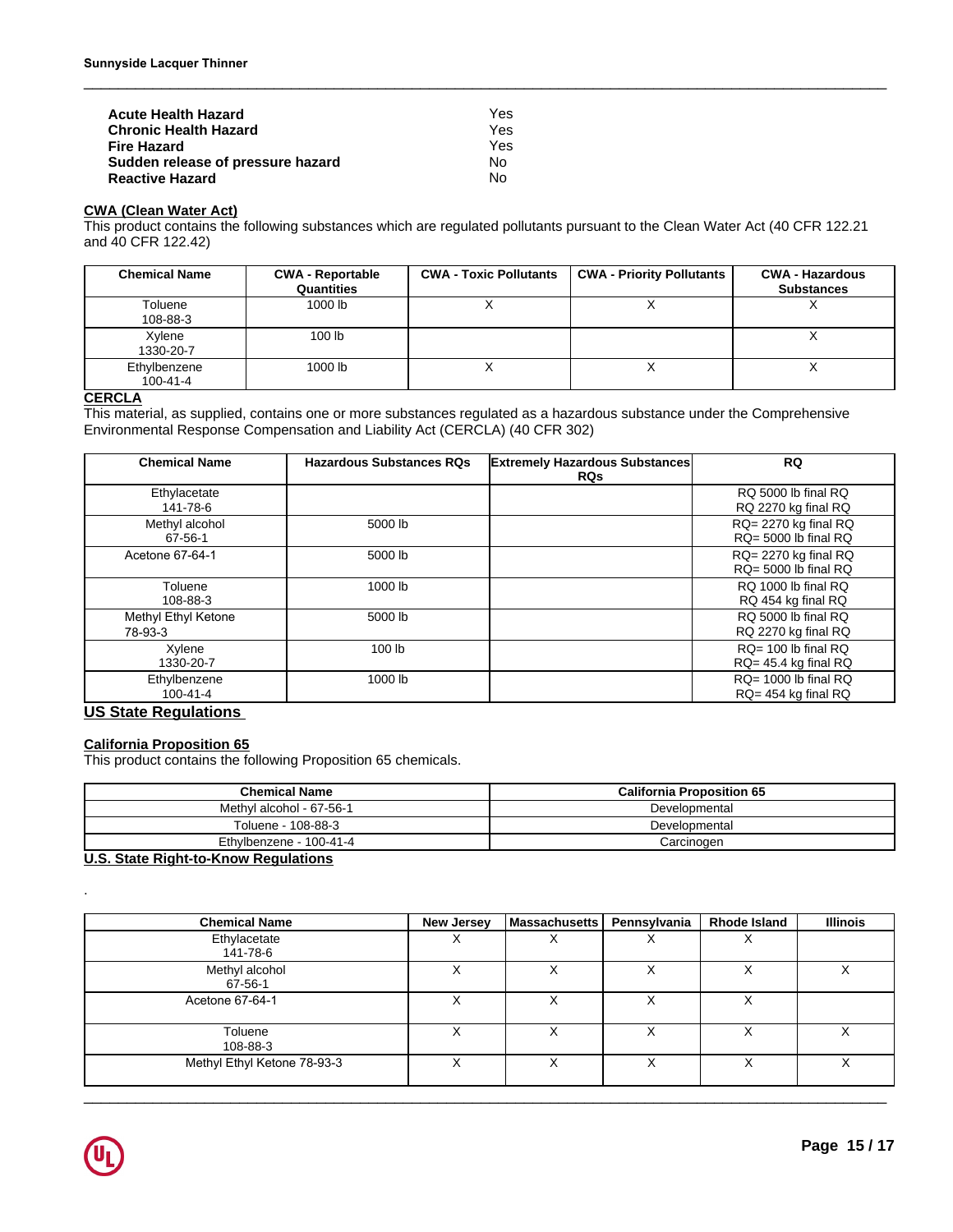| Xylene<br>1330-20-7            | . . |  |  |
|--------------------------------|-----|--|--|
| Ethylbenzene<br>$100 - 41 - 4$ |     |  |  |

### **International Regulations**

### **Mexico**

### **National occupational exposure limits**

|                                                                                            | Component                                 | <b>Carcinogen Status</b>     |                          | <b>Exposure Limits</b>                                                                                                         |
|--------------------------------------------------------------------------------------------|-------------------------------------------|------------------------------|--------------------------|--------------------------------------------------------------------------------------------------------------------------------|
|                                                                                            | Ethylacetate<br>141-78-6 (15 - 40)        |                              |                          | Mexico: TWA 400 ppm<br>Mexico: TWA 1400 mg/m <sup>3</sup>                                                                      |
|                                                                                            | Methyl alcohol<br>$67-56-1$ (10 - 30)     |                              |                          | Mexico: TWA= 200 ppm<br>Mexico: TWA= 260 mg/m <sup>3</sup><br>Mexico: STEL= 250 ppm<br>Mexico: STEL= 310 mg/m <sup>3</sup>     |
|                                                                                            | Acetone 67-64-1<br>$(10 - 30)$            |                              |                          | Mexico: TWA= 1000 ppm<br>Mexico: TWA= 2400 mg/m <sup>3</sup><br>Mexico: STEL= 1260 ppm<br>Mexico: STEL= 3000 mg/m <sup>3</sup> |
|                                                                                            | Toluene<br>$108 - 88 - 3(7 - 13)$         |                              |                          | Mexico: TWA 50 ppm<br>Mexico: TWA 188 mg/m <sup>3</sup>                                                                        |
|                                                                                            | Methyl Ethyl Ketone 78-93-3<br>$(7 - 13)$ |                              |                          | Mexico: TWA= 590 mg/m <sup>3</sup><br>Mexico: TWA= 200 ppm<br>Mexico: STEL= 885 mg/m <sup>3</sup><br>Mexico: STEL= 300 ppm     |
|                                                                                            | Xylene<br>$1330 - 20 - 7 (5 - 10)$        |                              |                          | Mexico: TWA= 100 ppm<br>Mexico: TWA= 435 mg/m <sup>3</sup><br>Mexico: STEL= 150 ppm<br>Mexico: STEL= 655 mg/m <sup>3</sup>     |
|                                                                                            | Ethylbenzene<br>$100-41-4(1-5)$           |                              |                          | Mexico: TWA= 435 mg/m <sup>3</sup><br>Mexico: TWA= 100 ppm<br>Mexico: STEL= 125 ppm<br>Mexico: STEL= 545 mg/m <sup>3</sup>     |
| Canada<br><b>WHMIS Hazard Class</b><br>B2 - Flammable liquid<br>D2A - Very toxic materials |                                           |                              |                          |                                                                                                                                |
|                                                                                            |                                           | <b>16. OTHER INFORMATION</b> |                          |                                                                                                                                |
| <b>NFPA</b>                                                                                | <b>Health Hazards 3</b>                   | Flammability 3               | Instability 0            | <b>Physical and</b>                                                                                                            |
| <b>HMIS</b>                                                                                | Health Hazards $3*$                       | <b>Flammability</b> 3        | Physical Hazard $\theta$ | <b>Chemical Hazards -</b><br><b>Personal Protection</b>                                                                        |



**HMIS Health Hazards 3<sup>\*</sup> Flammability 3 Physical Hazard 0** 

**Chemical Hazards** - **Personal Protection** X

\_\_\_\_\_\_\_\_\_\_\_\_\_\_\_\_\_\_\_\_\_\_\_\_\_\_\_\_\_\_\_\_\_\_\_\_\_\_\_\_\_\_\_\_\_\_\_\_\_\_\_\_\_\_\_\_\_\_\_\_\_\_\_\_\_\_\_\_\_\_\_\_\_\_\_\_\_\_\_\_\_\_\_\_\_\_\_\_\_\_\_\_\_ **Chronic Hazard Star Legend** \* = Chronic Health Hazard